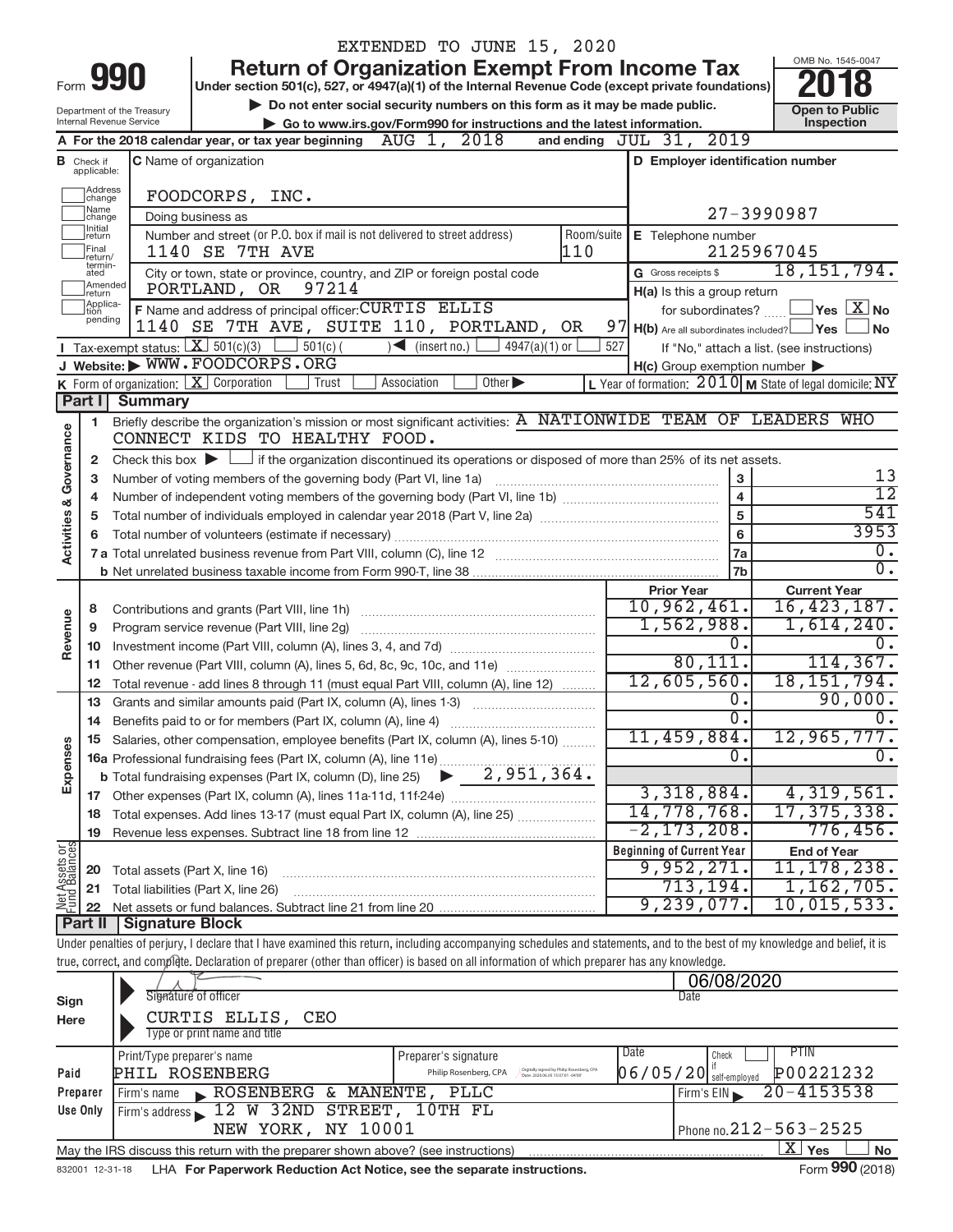|                | FOODCORPS, INC.<br>Form 990 (2018)                                                                                                                                                                                                                                                   | 27-3990987 |                                  | Page 2          |
|----------------|--------------------------------------------------------------------------------------------------------------------------------------------------------------------------------------------------------------------------------------------------------------------------------------|------------|----------------------------------|-----------------|
|                | Part III   Statement of Program Service Accomplishments                                                                                                                                                                                                                              |            |                                  |                 |
|                |                                                                                                                                                                                                                                                                                      |            |                                  | $\vert X \vert$ |
| 1              | Briefly describe the organization's mission:<br>TOGETHER WITH COMMUNITIES, FOODCORPS SERVES TO CONNECT KIDS TO HEALTHY                                                                                                                                                               |            |                                  |                 |
|                | FOOD IN SCHOOLS.                                                                                                                                                                                                                                                                     |            |                                  |                 |
|                |                                                                                                                                                                                                                                                                                      |            |                                  |                 |
| $\overline{2}$ | Did the organization undertake any significant program services during the year which were not listed on the                                                                                                                                                                         |            |                                  |                 |
|                | prior Form 990 or 990-EZ?<br>If "Yes," describe these new services on Schedule O.                                                                                                                                                                                                    |            | $\Box$ Yes $\boxed{\text{X}}$ No |                 |
| 3              | Did the organization cease conducting, or make significant changes in how it conducts, any program services?                                                                                                                                                                         |            | $\Box$ Yes $\boxed{\text{X}}$ No |                 |
|                | If "Yes," describe these changes on Schedule O.                                                                                                                                                                                                                                      |            |                                  |                 |
| 4              | Describe the organization's program service accomplishments for each of its three largest program services, as measured by expenses.<br>Section 501(c)(3) and 501(c)(4) organizations are required to report the amount of grants and allocations to others, the total expenses, and |            |                                  |                 |
|                | revenue, if any, for each program service reported.                                                                                                                                                                                                                                  |            |                                  |                 |
| 4a             | $\frac{1}{12}$ , 971, 940. including grants of \$90,000.) (Revenue \$1, 614, 240.)<br>) (Expenses \$<br>(Code:                                                                                                                                                                       |            |                                  |                 |
|                | FOODCORPS FIELDED ITS EIGHTH CLASS OF LEADERS DURING THE FISCAL PERIOD                                                                                                                                                                                                               |            |                                  |                 |
|                | UNDER AUDIT, SUPPORTING 228 SERVICE MEMBERS AND TEAM LEADS AND PROGRAM                                                                                                                                                                                                               |            |                                  |                 |
|                | COORDINATORS THROUGHOUT THEIR YEARLONG TERM OF SERVICE AND WORKING                                                                                                                                                                                                                   |            |                                  |                 |
|                | ACROSS 17 STATES AND WASHINGTON D.C. TO MEET THE ORGANIZATIONS MISSION.                                                                                                                                                                                                              |            |                                  |                 |
|                | TOGETHER WITH COMMUNITIES, FOODCORPS SERVES TO CONNECT CHILDREN TO<br>HEALTHY FOOD IN SCHOOL.                                                                                                                                                                                        |            |                                  |                 |
|                |                                                                                                                                                                                                                                                                                      |            |                                  |                 |
|                | HANDS-ON LEARNING:                                                                                                                                                                                                                                                                   |            |                                  |                 |
|                | TAUGHT 28,784 KIDS FOR 10+ HOURS - A TIPPING POINT TO CHANGE WHAT                                                                                                                                                                                                                    |            |                                  |                 |
|                | KIDS EAT.                                                                                                                                                                                                                                                                            |            |                                  |                 |
|                | - SUPPORTED 521 GARDENS FOR IMMERSIVE OUTDOOR LEARNING.                                                                                                                                                                                                                              |            |                                  |                 |
|                |                                                                                                                                                                                                                                                                                      |            |                                  |                 |
| 4b             |                                                                                                                                                                                                                                                                                      |            |                                  |                 |
|                |                                                                                                                                                                                                                                                                                      |            |                                  |                 |
|                |                                                                                                                                                                                                                                                                                      |            |                                  |                 |
|                |                                                                                                                                                                                                                                                                                      |            |                                  |                 |
|                |                                                                                                                                                                                                                                                                                      |            |                                  |                 |
|                |                                                                                                                                                                                                                                                                                      |            |                                  |                 |
|                |                                                                                                                                                                                                                                                                                      |            |                                  |                 |
|                |                                                                                                                                                                                                                                                                                      |            |                                  |                 |
|                |                                                                                                                                                                                                                                                                                      |            |                                  |                 |
|                |                                                                                                                                                                                                                                                                                      |            |                                  |                 |
|                |                                                                                                                                                                                                                                                                                      |            |                                  |                 |
|                |                                                                                                                                                                                                                                                                                      |            |                                  |                 |
| 4c             | (Expenses \$<br>(Revenue \$<br>$\left(\text{Code:}\right)$<br>including grants of \$                                                                                                                                                                                                 |            |                                  |                 |
|                |                                                                                                                                                                                                                                                                                      |            |                                  |                 |
|                |                                                                                                                                                                                                                                                                                      |            |                                  |                 |
|                |                                                                                                                                                                                                                                                                                      |            |                                  |                 |
|                |                                                                                                                                                                                                                                                                                      |            |                                  |                 |
|                |                                                                                                                                                                                                                                                                                      |            |                                  |                 |
|                |                                                                                                                                                                                                                                                                                      |            |                                  |                 |
|                |                                                                                                                                                                                                                                                                                      |            |                                  |                 |
|                |                                                                                                                                                                                                                                                                                      |            |                                  |                 |
|                |                                                                                                                                                                                                                                                                                      |            |                                  |                 |
|                |                                                                                                                                                                                                                                                                                      |            |                                  |                 |
|                |                                                                                                                                                                                                                                                                                      |            |                                  |                 |
| 4d             | Other program services (Describe in Schedule O.)                                                                                                                                                                                                                                     |            |                                  |                 |
|                | (Expenses \$<br>(Revenue \$<br>including grants of \$<br>12,971,940.                                                                                                                                                                                                                 |            |                                  |                 |
| 4е             | Total program service expenses                                                                                                                                                                                                                                                       |            |                                  | Form 990 (2018) |
|                | SEE SCHEDULE O FOR CONTINUATION(S)<br>832002 12-31-18                                                                                                                                                                                                                                |            |                                  |                 |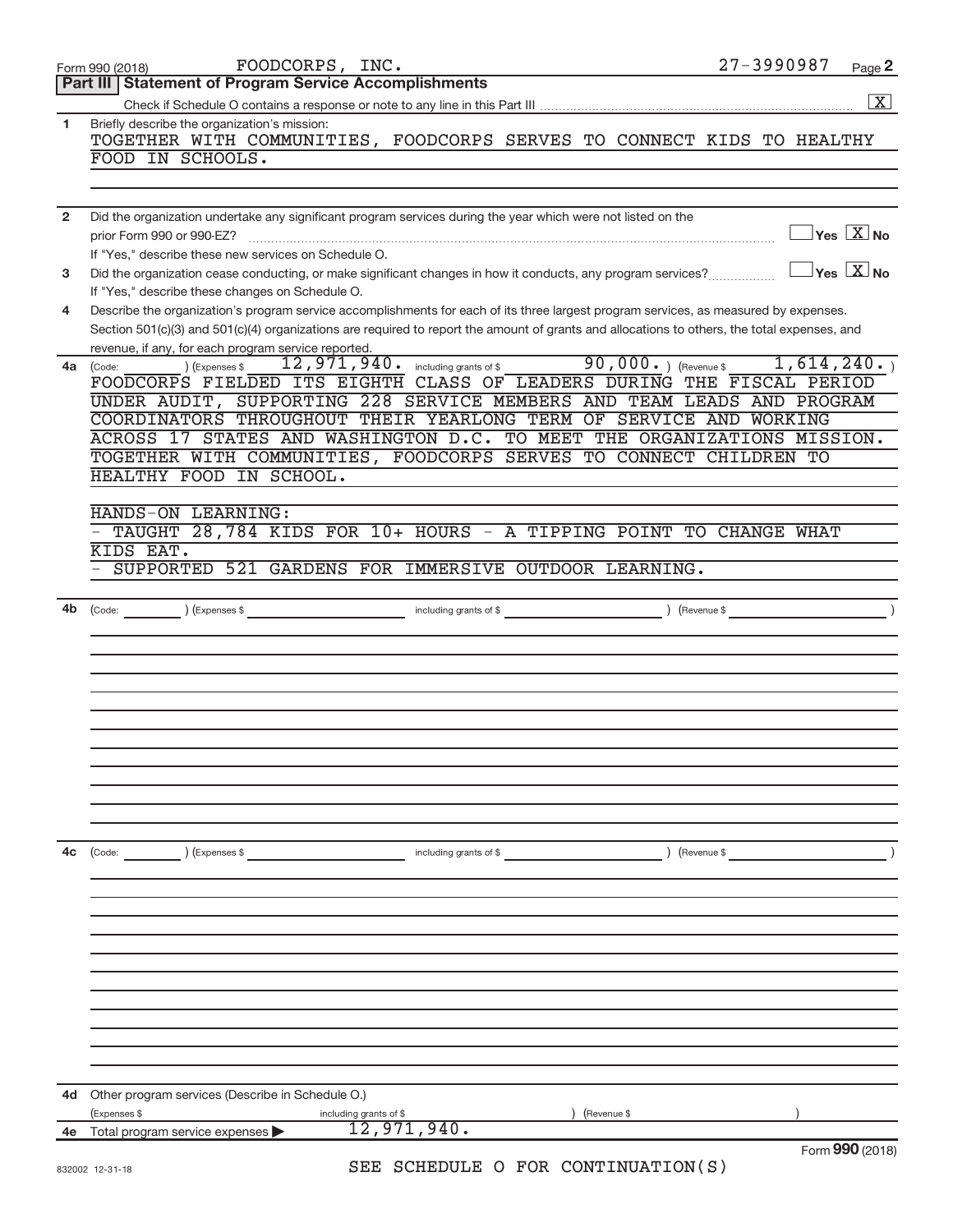| Form 990 (2018) |  |  |
|-----------------|--|--|
|                 |  |  |

FOODCORPS, INC. 27-3990987

**Part IV Checklist of Required Schedules**

|              |                                                                                                                                                                                                                                                   |                 | Yes | No                      |
|--------------|---------------------------------------------------------------------------------------------------------------------------------------------------------------------------------------------------------------------------------------------------|-----------------|-----|-------------------------|
| 1.           | Is the organization described in section $501(c)(3)$ or $4947(a)(1)$ (other than a private foundation)?                                                                                                                                           |                 | х   |                         |
|              |                                                                                                                                                                                                                                                   | 1               | X   |                         |
| $\mathbf{2}$ | Is the organization required to complete Schedule B, Schedule of Contributors? [11] the organization required to complete Schedule B, Schedule of Contributors?                                                                                   | $\overline{2}$  |     |                         |
| 3            | Did the organization engage in direct or indirect political campaign activities on behalf of or in opposition to candidates for                                                                                                                   |                 |     | x                       |
|              | Section 501(c)(3) organizations. Did the organization engage in lobbying activities, or have a section 501(h) election in effect                                                                                                                  | з               |     |                         |
| 4            |                                                                                                                                                                                                                                                   | 4               | х   |                         |
| 5            | Is the organization a section 501(c)(4), 501(c)(5), or 501(c)(6) organization that receives membership dues, assessments, or                                                                                                                      |                 |     |                         |
|              |                                                                                                                                                                                                                                                   | 5               |     | x                       |
| 6            | Did the organization maintain any donor advised funds or any similar funds or accounts for which donors have the right to                                                                                                                         |                 |     |                         |
|              | provide advice on the distribution or investment of amounts in such funds or accounts? If "Yes," complete Schedule D, Part I                                                                                                                      | 6               |     | x                       |
| 7            | Did the organization receive or hold a conservation easement, including easements to preserve open space,                                                                                                                                         |                 |     |                         |
|              |                                                                                                                                                                                                                                                   | $\overline{7}$  |     | х                       |
| 8            | Did the organization maintain collections of works of art, historical treasures, or other similar assets? If "Yes," complete                                                                                                                      |                 |     |                         |
|              |                                                                                                                                                                                                                                                   | 8               |     | x                       |
| 9            | Did the organization report an amount in Part X, line 21, for escrow or custodial account liability, serve as a custodian for                                                                                                                     |                 |     |                         |
|              | amounts not listed in Part X; or provide credit counseling, debt management, credit repair, or debt negotiation services?                                                                                                                         |                 |     |                         |
|              | If "Yes," complete Schedule D, Part IV                                                                                                                                                                                                            | 9               |     | x                       |
| 10           | Did the organization, directly or through a related organization, hold assets in temporarily restricted endowments, permanent                                                                                                                     |                 |     |                         |
|              |                                                                                                                                                                                                                                                   | 10              |     | x                       |
| 11           | If the organization's answer to any of the following questions is "Yes," then complete Schedule D, Parts VI, VII, VIII, IX, or X                                                                                                                  |                 |     |                         |
|              | as applicable.                                                                                                                                                                                                                                    |                 |     |                         |
|              | a Did the organization report an amount for land, buildings, and equipment in Part X, line 10? If "Yes," complete Schedule D,                                                                                                                     |                 |     |                         |
|              | Part VI                                                                                                                                                                                                                                           | 11a             | х   |                         |
|              | <b>b</b> Did the organization report an amount for investments - other securities in Part X, line 12 that is 5% or more of its total                                                                                                              |                 |     |                         |
|              |                                                                                                                                                                                                                                                   | 11 <sub>b</sub> |     | х                       |
|              | c Did the organization report an amount for investments - program related in Part X, line 13 that is 5% or more of its total                                                                                                                      |                 |     |                         |
|              |                                                                                                                                                                                                                                                   | 11c             |     | x                       |
|              | d Did the organization report an amount for other assets in Part X, line 15 that is 5% or more of its total assets reported in                                                                                                                    |                 |     | x                       |
|              |                                                                                                                                                                                                                                                   | 11d             | X   |                         |
|              |                                                                                                                                                                                                                                                   | 11e             |     |                         |
| f            | Did the organization's separate or consolidated financial statements for the tax year include a footnote that addresses<br>the organization's liability for uncertain tax positions under FIN 48 (ASC 740)? If "Yes," complete Schedule D, Part X | 11f             | х   |                         |
|              | 12a Did the organization obtain separate, independent audited financial statements for the tax year? If "Yes," complete                                                                                                                           |                 |     |                         |
|              | Schedule D, Parts XI and XII                                                                                                                                                                                                                      | 12a             | х   |                         |
|              | <b>b</b> Was the organization included in consolidated, independent audited financial statements for the tax year?                                                                                                                                |                 |     |                         |
|              | If "Yes," and if the organization answered "No" to line 12a, then completing Schedule D, Parts XI and XII is optional <i>manum</i>                                                                                                                | <b>12b</b>      |     | х                       |
| 13           |                                                                                                                                                                                                                                                   | 13              |     | $\overline{\mathbf{X}}$ |
|              |                                                                                                                                                                                                                                                   | 14a             |     | Χ                       |
|              | <b>b</b> Did the organization have aggregate revenues or expenses of more than \$10,000 from grantmaking, fundraising, business,                                                                                                                  |                 |     |                         |
|              | investment, and program service activities outside the United States, or aggregate foreign investments valued at \$100,000                                                                                                                        |                 |     |                         |
|              |                                                                                                                                                                                                                                                   | 14 <sub>b</sub> |     | х                       |
| 15           | Did the organization report on Part IX, column (A), line 3, more than \$5,000 of grants or other assistance to or for any                                                                                                                         |                 |     |                         |
|              |                                                                                                                                                                                                                                                   | 15              |     | х                       |
| 16           | Did the organization report on Part IX, column (A), line 3, more than \$5,000 of aggregate grants or other assistance to                                                                                                                          |                 |     |                         |
|              |                                                                                                                                                                                                                                                   | 16              |     | х                       |
| 17           | Did the organization report a total of more than \$15,000 of expenses for professional fundraising services on Part IX,                                                                                                                           |                 |     |                         |
|              |                                                                                                                                                                                                                                                   | 17              |     | х                       |
| 18           | Did the organization report more than \$15,000 total of fundraising event gross income and contributions on Part VIII, lines                                                                                                                      |                 |     |                         |
|              |                                                                                                                                                                                                                                                   | 18              |     | х                       |
| 19           | Did the organization report more than \$15,000 of gross income from gaming activities on Part VIII, line 9a? If "Yes,"                                                                                                                            |                 |     |                         |
|              |                                                                                                                                                                                                                                                   | 19              |     | x<br>Х                  |
|              |                                                                                                                                                                                                                                                   | 20a             |     |                         |
|              |                                                                                                                                                                                                                                                   | 20 <sub>b</sub> |     |                         |
| 21           | Did the organization report more than \$5,000 of grants or other assistance to any domestic organization or                                                                                                                                       | 21              | х   |                         |
|              |                                                                                                                                                                                                                                                   |                 |     |                         |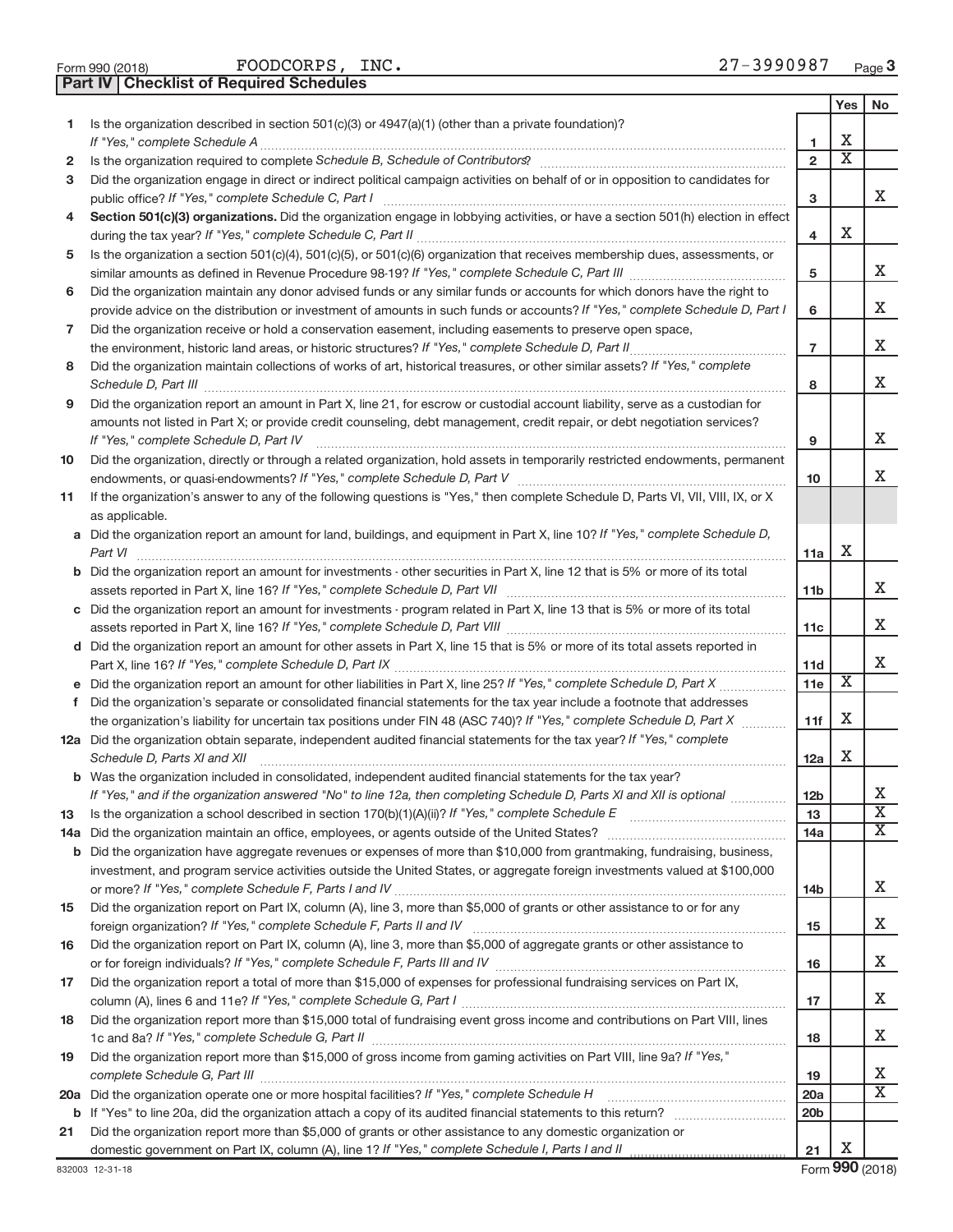| Form 990 (2018) |  |  |
|-----------------|--|--|
|                 |  |  |

*(continued)* **Part IV Checklist of Required Schedules**

|               |                                                                                                                                                                                                                                                 |                 | Yes | No                      |
|---------------|-------------------------------------------------------------------------------------------------------------------------------------------------------------------------------------------------------------------------------------------------|-----------------|-----|-------------------------|
| 22            | Did the organization report more than \$5,000 of grants or other assistance to or for domestic individuals on                                                                                                                                   |                 |     |                         |
|               | Part IX, column (A), line 2? If "Yes," complete Schedule I, Parts I and III [11]] [11]] [11] [11] [11] [11] [1                                                                                                                                  | 22              |     | x                       |
| 23            | Did the organization answer "Yes" to Part VII, Section A, line 3, 4, or 5 about compensation of the organization's current                                                                                                                      |                 |     |                         |
|               | and former officers, directors, trustees, key employees, and highest compensated employees? If "Yes," complete                                                                                                                                  |                 |     |                         |
|               | Schedule J                                                                                                                                                                                                                                      | 23              | х   |                         |
|               | 24a Did the organization have a tax-exempt bond issue with an outstanding principal amount of more than \$100,000 as of the                                                                                                                     |                 |     |                         |
|               | last day of the year, that was issued after December 31, 2002? If "Yes," answer lines 24b through 24d and complete                                                                                                                              |                 |     |                         |
|               | Schedule K. If "No," go to line 25a                                                                                                                                                                                                             | 24a             |     | X                       |
|               |                                                                                                                                                                                                                                                 | 24 <sub>b</sub> |     |                         |
|               | c Did the organization maintain an escrow account other than a refunding escrow at any time during the year to defease                                                                                                                          |                 |     |                         |
|               |                                                                                                                                                                                                                                                 | 24c             |     |                         |
|               |                                                                                                                                                                                                                                                 | 24d             |     |                         |
|               | 25a Section 501(c)(3), 501(c)(4), and 501(c)(29) organizations. Did the organization engage in an excess benefit                                                                                                                                |                 |     | x                       |
|               |                                                                                                                                                                                                                                                 | 25a             |     |                         |
|               | b Is the organization aware that it engaged in an excess benefit transaction with a disqualified person in a prior year, and                                                                                                                    |                 |     |                         |
|               | that the transaction has not been reported on any of the organization's prior Forms 990 or 990-EZ? If "Yes," complete                                                                                                                           |                 |     | х                       |
|               | Schedule L, Part I                                                                                                                                                                                                                              | 25b             |     |                         |
| 26            | Did the organization report any amount on Part X, line 5, 6, or 22 for receivables from or payables to any current or<br>former officers, directors, trustees, key employees, highest compensated employees, or disqualified persons? If "Yes," |                 |     |                         |
|               | complete Schedule L, Part II                                                                                                                                                                                                                    | 26              |     | x                       |
| 27            | Did the organization provide a grant or other assistance to an officer, director, trustee, key employee, substantial                                                                                                                            |                 |     |                         |
|               | contributor or employee thereof, a grant selection committee member, or to a 35% controlled entity or family member                                                                                                                             |                 |     |                         |
|               |                                                                                                                                                                                                                                                 | 27              |     | Χ                       |
| 28            | Was the organization a party to a business transaction with one of the following parties (see Schedule L, Part IV                                                                                                                               |                 |     |                         |
|               | instructions for applicable filing thresholds, conditions, and exceptions):                                                                                                                                                                     |                 |     |                         |
|               | a A current or former officer, director, trustee, or key employee? If "Yes," complete Schedule L, Part IV                                                                                                                                       | 28a             | Х   |                         |
|               | <b>b</b> A family member of a current or former officer, director, trustee, or key employee? If "Yes," complete Schedule L, Part IV                                                                                                             | 28 <sub>b</sub> |     | $\overline{X}$          |
|               | c An entity of which a current or former officer, director, trustee, or key employee (or a family member thereof) was an officer,                                                                                                               |                 |     |                         |
|               |                                                                                                                                                                                                                                                 | 28c             |     | х                       |
| 29            |                                                                                                                                                                                                                                                 | 29              |     | $\overline{\mathtt{x}}$ |
| 30            | Did the organization receive contributions of art, historical treasures, or other similar assets, or qualified conservation                                                                                                                     |                 |     |                         |
|               |                                                                                                                                                                                                                                                 | 30              |     | Χ                       |
| 31            | Did the organization liquidate, terminate, or dissolve and cease operations?                                                                                                                                                                    |                 |     |                         |
|               | If "Yes," complete Schedule N, Part I                                                                                                                                                                                                           | 31              |     | x                       |
| 32            | Did the organization sell, exchange, dispose of, or transfer more than 25% of its net assets? If "Yes," complete                                                                                                                                |                 |     |                         |
|               | Schedule N, Part II                                                                                                                                                                                                                             | 32              |     | Χ                       |
| 33            | Did the organization own 100% of an entity disregarded as separate from the organization under Regulations                                                                                                                                      |                 |     |                         |
|               |                                                                                                                                                                                                                                                 | 33              |     | х                       |
| 34            | Was the organization related to any tax-exempt or taxable entity? If "Yes," complete Schedule R, Part II, III, or IV, and                                                                                                                       |                 |     |                         |
|               | Part V, line 1                                                                                                                                                                                                                                  | 34              |     | X                       |
|               |                                                                                                                                                                                                                                                 | 35a             |     | $\overline{\mathtt{x}}$ |
|               | b If "Yes" to line 35a, did the organization receive any payment from or engage in any transaction with a controlled entity                                                                                                                     |                 |     |                         |
|               |                                                                                                                                                                                                                                                 | 35 <sub>b</sub> |     |                         |
| 36            | Section 501(c)(3) organizations. Did the organization make any transfers to an exempt non-charitable related organization?                                                                                                                      |                 |     |                         |
|               |                                                                                                                                                                                                                                                 | 36              |     | x                       |
| 37            | Did the organization conduct more than 5% of its activities through an entity that is not a related organization                                                                                                                                |                 |     |                         |
|               |                                                                                                                                                                                                                                                 | 37              |     | X                       |
| 38            | Did the organization complete Schedule O and provide explanations in Schedule O for Part VI, lines 11b and 19?                                                                                                                                  |                 |     |                         |
|               |                                                                                                                                                                                                                                                 | 38              | х   |                         |
| <b>Part V</b> | <b>Statements Regarding Other IRS Filings and Tax Compliance</b><br>Check if Schedule O contains a response or note to any line in this Part V                                                                                                  |                 |     |                         |
|               |                                                                                                                                                                                                                                                 |                 |     |                         |
|               | 71                                                                                                                                                                                                                                              |                 | Yes | No                      |
|               | 1a<br>0                                                                                                                                                                                                                                         |                 |     |                         |
|               | 1b<br>c Did the organization comply with backup withholding rules for reportable payments to vendors and reportable gaming                                                                                                                      |                 |     |                         |
|               |                                                                                                                                                                                                                                                 | 1c              | Х   |                         |
|               |                                                                                                                                                                                                                                                 |                 |     |                         |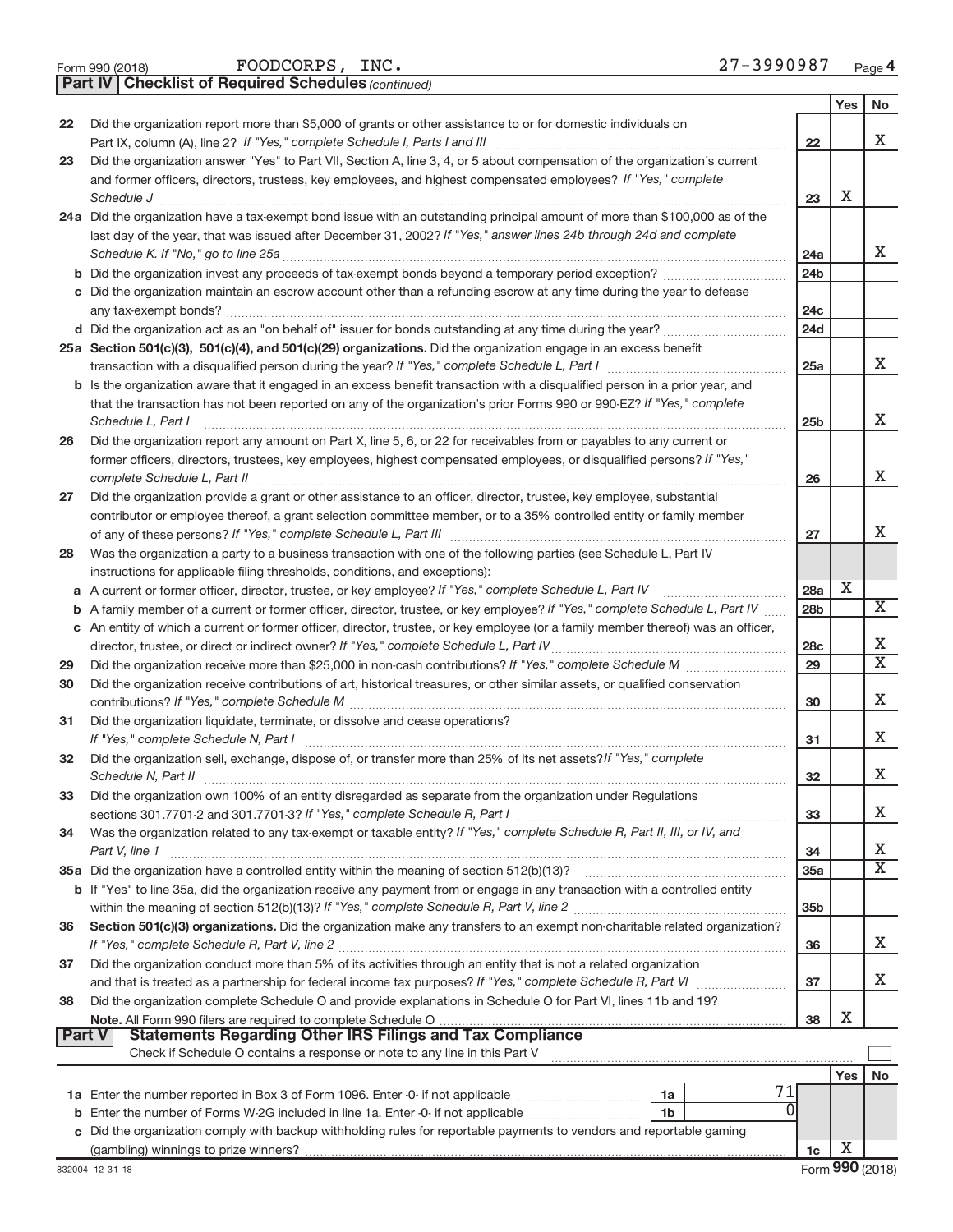| Form 990 (2018)<br>Statements Regarding Other IRS Filings and Tax Compliance (continued)<br><b>Part V</b><br>2a Enter the number of employees reported on Form W-3, Transmittal of Wage and Tax Statements,<br>541<br>filed for the calendar year ending with or within the year covered by this return <i></i><br>2a<br>2 <sub>b</sub><br>3a<br>3a Did the organization have unrelated business gross income of \$1,000 or more during the year?<br>3 <sub>b</sub><br>4a At any time during the calendar year, did the organization have an interest in, or a signature or other authority over, a<br>financial account in a foreign country (such as a bank account, securities account, or other financial account)?<br>4a<br><b>b</b> If "Yes," enter the name of the foreign country:<br>See instructions for filing requirements for FinCEN Form 114, Report of Foreign Bank and Financial Accounts (FBAR).<br>5a<br>5 <sub>b</sub><br>b<br>5 <sub>c</sub><br>С<br>6a Does the organization have annual gross receipts that are normally greater than \$100,000, and did the organization solicit<br>any contributions that were not tax deductible as charitable contributions?<br>6a<br>b If "Yes," did the organization include with every solicitation an express statement that such contributions or gifts<br>were not tax deductible?<br>6b<br>Organizations that may receive deductible contributions under section 170(c).<br>7<br>Did the organization receive a payment in excess of \$75 made partly as a contribution and partly for goods and services provided to the payor?<br>7a<br>а<br>7b<br>b<br>Did the organization sell, exchange, or otherwise dispose of tangible personal property for which it was required<br>С<br>to file Form 8282?<br>7c<br>7d<br>d If "Yes," indicate the number of Forms 8282 filed during the year<br>7e<br>е<br>7f<br>Did the organization, during the year, pay premiums, directly or indirectly, on a personal benefit contract?<br>f<br>If the organization received a contribution of qualified intellectual property, did the organization file Form 8899 as required?<br>7g<br>g<br>If the organization received a contribution of cars, boats, airplanes, or other vehicles, did the organization file a Form 1098-C?<br>7h<br>h<br>Sponsoring organizations maintaining donor advised funds. Did a donor advised fund maintained by the<br>8<br>8<br>sponsoring organization have excess business holdings at any time during the year?<br>Sponsoring organizations maintaining donor advised funds.<br>9<br>Did the sponsoring organization make any taxable distributions under section 4966?<br>9a<br>а<br>9 <sub>b</sub><br>b<br>Section 501(c)(7) organizations. Enter:<br>10<br>10a<br>Gross receipts, included on Form 990, Part VIII, line 12, for public use of club facilities<br>10 <sub>b</sub><br>b<br>Section 501(c)(12) organizations. Enter:<br>11<br>11a<br>a<br>Gross income from other sources (Do not net amounts due or paid to other sources against<br>b<br>11b<br>12a Section 4947(a)(1) non-exempt charitable trusts. Is the organization filing Form 990 in lieu of Form 1041?<br>12a<br>12 <sub>b</sub><br>If "Yes," enter the amount of tax-exempt interest received or accrued during the year<br>b<br>Section 501(c)(29) qualified nonprofit health insurance issuers.<br>13<br>13a<br>Note. See the instructions for additional information the organization must report on Schedule O.<br><b>b</b> Enter the amount of reserves the organization is required to maintain by the states in which the<br>13 <sub>b</sub><br>13с<br>С | Page 5                  |
|-------------------------------------------------------------------------------------------------------------------------------------------------------------------------------------------------------------------------------------------------------------------------------------------------------------------------------------------------------------------------------------------------------------------------------------------------------------------------------------------------------------------------------------------------------------------------------------------------------------------------------------------------------------------------------------------------------------------------------------------------------------------------------------------------------------------------------------------------------------------------------------------------------------------------------------------------------------------------------------------------------------------------------------------------------------------------------------------------------------------------------------------------------------------------------------------------------------------------------------------------------------------------------------------------------------------------------------------------------------------------------------------------------------------------------------------------------------------------------------------------------------------------------------------------------------------------------------------------------------------------------------------------------------------------------------------------------------------------------------------------------------------------------------------------------------------------------------------------------------------------------------------------------------------------------------------------------------------------------------------------------------------------------------------------------------------------------------------------------------------------------------------------------------------------------------------------------------------------------------------------------------------------------------------------------------------------------------------------------------------------------------------------------------------------------------------------------------------------------------------------------------------------------------------------------------------------------------------------------------------------------------------------------------------------------------------------------------------------------------------------------------------------------------------------------------------------------------------------------------------------------------------------------------------------------------------------------------------------------------------------------------------------------------------------------------------------------------------------------------------------------------------------------------------------------------------------------------------------------------------------------------------------------------------------------------------------------------------------------------------------------------------------------------------------------------------------------------------------------------------------------------------------------------------------------------------------------------------------------------------------------------|-------------------------|
|                                                                                                                                                                                                                                                                                                                                                                                                                                                                                                                                                                                                                                                                                                                                                                                                                                                                                                                                                                                                                                                                                                                                                                                                                                                                                                                                                                                                                                                                                                                                                                                                                                                                                                                                                                                                                                                                                                                                                                                                                                                                                                                                                                                                                                                                                                                                                                                                                                                                                                                                                                                                                                                                                                                                                                                                                                                                                                                                                                                                                                                                                                                                                                                                                                                                                                                                                                                                                                                                                                                                                                                                                                     |                         |
|                                                                                                                                                                                                                                                                                                                                                                                                                                                                                                                                                                                                                                                                                                                                                                                                                                                                                                                                                                                                                                                                                                                                                                                                                                                                                                                                                                                                                                                                                                                                                                                                                                                                                                                                                                                                                                                                                                                                                                                                                                                                                                                                                                                                                                                                                                                                                                                                                                                                                                                                                                                                                                                                                                                                                                                                                                                                                                                                                                                                                                                                                                                                                                                                                                                                                                                                                                                                                                                                                                                                                                                                                                     | No<br>Yes               |
|                                                                                                                                                                                                                                                                                                                                                                                                                                                                                                                                                                                                                                                                                                                                                                                                                                                                                                                                                                                                                                                                                                                                                                                                                                                                                                                                                                                                                                                                                                                                                                                                                                                                                                                                                                                                                                                                                                                                                                                                                                                                                                                                                                                                                                                                                                                                                                                                                                                                                                                                                                                                                                                                                                                                                                                                                                                                                                                                                                                                                                                                                                                                                                                                                                                                                                                                                                                                                                                                                                                                                                                                                                     |                         |
|                                                                                                                                                                                                                                                                                                                                                                                                                                                                                                                                                                                                                                                                                                                                                                                                                                                                                                                                                                                                                                                                                                                                                                                                                                                                                                                                                                                                                                                                                                                                                                                                                                                                                                                                                                                                                                                                                                                                                                                                                                                                                                                                                                                                                                                                                                                                                                                                                                                                                                                                                                                                                                                                                                                                                                                                                                                                                                                                                                                                                                                                                                                                                                                                                                                                                                                                                                                                                                                                                                                                                                                                                                     |                         |
|                                                                                                                                                                                                                                                                                                                                                                                                                                                                                                                                                                                                                                                                                                                                                                                                                                                                                                                                                                                                                                                                                                                                                                                                                                                                                                                                                                                                                                                                                                                                                                                                                                                                                                                                                                                                                                                                                                                                                                                                                                                                                                                                                                                                                                                                                                                                                                                                                                                                                                                                                                                                                                                                                                                                                                                                                                                                                                                                                                                                                                                                                                                                                                                                                                                                                                                                                                                                                                                                                                                                                                                                                                     | х                       |
|                                                                                                                                                                                                                                                                                                                                                                                                                                                                                                                                                                                                                                                                                                                                                                                                                                                                                                                                                                                                                                                                                                                                                                                                                                                                                                                                                                                                                                                                                                                                                                                                                                                                                                                                                                                                                                                                                                                                                                                                                                                                                                                                                                                                                                                                                                                                                                                                                                                                                                                                                                                                                                                                                                                                                                                                                                                                                                                                                                                                                                                                                                                                                                                                                                                                                                                                                                                                                                                                                                                                                                                                                                     |                         |
|                                                                                                                                                                                                                                                                                                                                                                                                                                                                                                                                                                                                                                                                                                                                                                                                                                                                                                                                                                                                                                                                                                                                                                                                                                                                                                                                                                                                                                                                                                                                                                                                                                                                                                                                                                                                                                                                                                                                                                                                                                                                                                                                                                                                                                                                                                                                                                                                                                                                                                                                                                                                                                                                                                                                                                                                                                                                                                                                                                                                                                                                                                                                                                                                                                                                                                                                                                                                                                                                                                                                                                                                                                     | x                       |
|                                                                                                                                                                                                                                                                                                                                                                                                                                                                                                                                                                                                                                                                                                                                                                                                                                                                                                                                                                                                                                                                                                                                                                                                                                                                                                                                                                                                                                                                                                                                                                                                                                                                                                                                                                                                                                                                                                                                                                                                                                                                                                                                                                                                                                                                                                                                                                                                                                                                                                                                                                                                                                                                                                                                                                                                                                                                                                                                                                                                                                                                                                                                                                                                                                                                                                                                                                                                                                                                                                                                                                                                                                     |                         |
|                                                                                                                                                                                                                                                                                                                                                                                                                                                                                                                                                                                                                                                                                                                                                                                                                                                                                                                                                                                                                                                                                                                                                                                                                                                                                                                                                                                                                                                                                                                                                                                                                                                                                                                                                                                                                                                                                                                                                                                                                                                                                                                                                                                                                                                                                                                                                                                                                                                                                                                                                                                                                                                                                                                                                                                                                                                                                                                                                                                                                                                                                                                                                                                                                                                                                                                                                                                                                                                                                                                                                                                                                                     |                         |
|                                                                                                                                                                                                                                                                                                                                                                                                                                                                                                                                                                                                                                                                                                                                                                                                                                                                                                                                                                                                                                                                                                                                                                                                                                                                                                                                                                                                                                                                                                                                                                                                                                                                                                                                                                                                                                                                                                                                                                                                                                                                                                                                                                                                                                                                                                                                                                                                                                                                                                                                                                                                                                                                                                                                                                                                                                                                                                                                                                                                                                                                                                                                                                                                                                                                                                                                                                                                                                                                                                                                                                                                                                     | Х                       |
|                                                                                                                                                                                                                                                                                                                                                                                                                                                                                                                                                                                                                                                                                                                                                                                                                                                                                                                                                                                                                                                                                                                                                                                                                                                                                                                                                                                                                                                                                                                                                                                                                                                                                                                                                                                                                                                                                                                                                                                                                                                                                                                                                                                                                                                                                                                                                                                                                                                                                                                                                                                                                                                                                                                                                                                                                                                                                                                                                                                                                                                                                                                                                                                                                                                                                                                                                                                                                                                                                                                                                                                                                                     |                         |
|                                                                                                                                                                                                                                                                                                                                                                                                                                                                                                                                                                                                                                                                                                                                                                                                                                                                                                                                                                                                                                                                                                                                                                                                                                                                                                                                                                                                                                                                                                                                                                                                                                                                                                                                                                                                                                                                                                                                                                                                                                                                                                                                                                                                                                                                                                                                                                                                                                                                                                                                                                                                                                                                                                                                                                                                                                                                                                                                                                                                                                                                                                                                                                                                                                                                                                                                                                                                                                                                                                                                                                                                                                     |                         |
|                                                                                                                                                                                                                                                                                                                                                                                                                                                                                                                                                                                                                                                                                                                                                                                                                                                                                                                                                                                                                                                                                                                                                                                                                                                                                                                                                                                                                                                                                                                                                                                                                                                                                                                                                                                                                                                                                                                                                                                                                                                                                                                                                                                                                                                                                                                                                                                                                                                                                                                                                                                                                                                                                                                                                                                                                                                                                                                                                                                                                                                                                                                                                                                                                                                                                                                                                                                                                                                                                                                                                                                                                                     | x                       |
|                                                                                                                                                                                                                                                                                                                                                                                                                                                                                                                                                                                                                                                                                                                                                                                                                                                                                                                                                                                                                                                                                                                                                                                                                                                                                                                                                                                                                                                                                                                                                                                                                                                                                                                                                                                                                                                                                                                                                                                                                                                                                                                                                                                                                                                                                                                                                                                                                                                                                                                                                                                                                                                                                                                                                                                                                                                                                                                                                                                                                                                                                                                                                                                                                                                                                                                                                                                                                                                                                                                                                                                                                                     | $\overline{\textbf{X}}$ |
|                                                                                                                                                                                                                                                                                                                                                                                                                                                                                                                                                                                                                                                                                                                                                                                                                                                                                                                                                                                                                                                                                                                                                                                                                                                                                                                                                                                                                                                                                                                                                                                                                                                                                                                                                                                                                                                                                                                                                                                                                                                                                                                                                                                                                                                                                                                                                                                                                                                                                                                                                                                                                                                                                                                                                                                                                                                                                                                                                                                                                                                                                                                                                                                                                                                                                                                                                                                                                                                                                                                                                                                                                                     |                         |
|                                                                                                                                                                                                                                                                                                                                                                                                                                                                                                                                                                                                                                                                                                                                                                                                                                                                                                                                                                                                                                                                                                                                                                                                                                                                                                                                                                                                                                                                                                                                                                                                                                                                                                                                                                                                                                                                                                                                                                                                                                                                                                                                                                                                                                                                                                                                                                                                                                                                                                                                                                                                                                                                                                                                                                                                                                                                                                                                                                                                                                                                                                                                                                                                                                                                                                                                                                                                                                                                                                                                                                                                                                     |                         |
|                                                                                                                                                                                                                                                                                                                                                                                                                                                                                                                                                                                                                                                                                                                                                                                                                                                                                                                                                                                                                                                                                                                                                                                                                                                                                                                                                                                                                                                                                                                                                                                                                                                                                                                                                                                                                                                                                                                                                                                                                                                                                                                                                                                                                                                                                                                                                                                                                                                                                                                                                                                                                                                                                                                                                                                                                                                                                                                                                                                                                                                                                                                                                                                                                                                                                                                                                                                                                                                                                                                                                                                                                                     | x                       |
|                                                                                                                                                                                                                                                                                                                                                                                                                                                                                                                                                                                                                                                                                                                                                                                                                                                                                                                                                                                                                                                                                                                                                                                                                                                                                                                                                                                                                                                                                                                                                                                                                                                                                                                                                                                                                                                                                                                                                                                                                                                                                                                                                                                                                                                                                                                                                                                                                                                                                                                                                                                                                                                                                                                                                                                                                                                                                                                                                                                                                                                                                                                                                                                                                                                                                                                                                                                                                                                                                                                                                                                                                                     |                         |
|                                                                                                                                                                                                                                                                                                                                                                                                                                                                                                                                                                                                                                                                                                                                                                                                                                                                                                                                                                                                                                                                                                                                                                                                                                                                                                                                                                                                                                                                                                                                                                                                                                                                                                                                                                                                                                                                                                                                                                                                                                                                                                                                                                                                                                                                                                                                                                                                                                                                                                                                                                                                                                                                                                                                                                                                                                                                                                                                                                                                                                                                                                                                                                                                                                                                                                                                                                                                                                                                                                                                                                                                                                     |                         |
|                                                                                                                                                                                                                                                                                                                                                                                                                                                                                                                                                                                                                                                                                                                                                                                                                                                                                                                                                                                                                                                                                                                                                                                                                                                                                                                                                                                                                                                                                                                                                                                                                                                                                                                                                                                                                                                                                                                                                                                                                                                                                                                                                                                                                                                                                                                                                                                                                                                                                                                                                                                                                                                                                                                                                                                                                                                                                                                                                                                                                                                                                                                                                                                                                                                                                                                                                                                                                                                                                                                                                                                                                                     |                         |
|                                                                                                                                                                                                                                                                                                                                                                                                                                                                                                                                                                                                                                                                                                                                                                                                                                                                                                                                                                                                                                                                                                                                                                                                                                                                                                                                                                                                                                                                                                                                                                                                                                                                                                                                                                                                                                                                                                                                                                                                                                                                                                                                                                                                                                                                                                                                                                                                                                                                                                                                                                                                                                                                                                                                                                                                                                                                                                                                                                                                                                                                                                                                                                                                                                                                                                                                                                                                                                                                                                                                                                                                                                     | х                       |
|                                                                                                                                                                                                                                                                                                                                                                                                                                                                                                                                                                                                                                                                                                                                                                                                                                                                                                                                                                                                                                                                                                                                                                                                                                                                                                                                                                                                                                                                                                                                                                                                                                                                                                                                                                                                                                                                                                                                                                                                                                                                                                                                                                                                                                                                                                                                                                                                                                                                                                                                                                                                                                                                                                                                                                                                                                                                                                                                                                                                                                                                                                                                                                                                                                                                                                                                                                                                                                                                                                                                                                                                                                     |                         |
|                                                                                                                                                                                                                                                                                                                                                                                                                                                                                                                                                                                                                                                                                                                                                                                                                                                                                                                                                                                                                                                                                                                                                                                                                                                                                                                                                                                                                                                                                                                                                                                                                                                                                                                                                                                                                                                                                                                                                                                                                                                                                                                                                                                                                                                                                                                                                                                                                                                                                                                                                                                                                                                                                                                                                                                                                                                                                                                                                                                                                                                                                                                                                                                                                                                                                                                                                                                                                                                                                                                                                                                                                                     |                         |
|                                                                                                                                                                                                                                                                                                                                                                                                                                                                                                                                                                                                                                                                                                                                                                                                                                                                                                                                                                                                                                                                                                                                                                                                                                                                                                                                                                                                                                                                                                                                                                                                                                                                                                                                                                                                                                                                                                                                                                                                                                                                                                                                                                                                                                                                                                                                                                                                                                                                                                                                                                                                                                                                                                                                                                                                                                                                                                                                                                                                                                                                                                                                                                                                                                                                                                                                                                                                                                                                                                                                                                                                                                     | Х                       |
|                                                                                                                                                                                                                                                                                                                                                                                                                                                                                                                                                                                                                                                                                                                                                                                                                                                                                                                                                                                                                                                                                                                                                                                                                                                                                                                                                                                                                                                                                                                                                                                                                                                                                                                                                                                                                                                                                                                                                                                                                                                                                                                                                                                                                                                                                                                                                                                                                                                                                                                                                                                                                                                                                                                                                                                                                                                                                                                                                                                                                                                                                                                                                                                                                                                                                                                                                                                                                                                                                                                                                                                                                                     |                         |
|                                                                                                                                                                                                                                                                                                                                                                                                                                                                                                                                                                                                                                                                                                                                                                                                                                                                                                                                                                                                                                                                                                                                                                                                                                                                                                                                                                                                                                                                                                                                                                                                                                                                                                                                                                                                                                                                                                                                                                                                                                                                                                                                                                                                                                                                                                                                                                                                                                                                                                                                                                                                                                                                                                                                                                                                                                                                                                                                                                                                                                                                                                                                                                                                                                                                                                                                                                                                                                                                                                                                                                                                                                     | x                       |
|                                                                                                                                                                                                                                                                                                                                                                                                                                                                                                                                                                                                                                                                                                                                                                                                                                                                                                                                                                                                                                                                                                                                                                                                                                                                                                                                                                                                                                                                                                                                                                                                                                                                                                                                                                                                                                                                                                                                                                                                                                                                                                                                                                                                                                                                                                                                                                                                                                                                                                                                                                                                                                                                                                                                                                                                                                                                                                                                                                                                                                                                                                                                                                                                                                                                                                                                                                                                                                                                                                                                                                                                                                     | Х                       |
|                                                                                                                                                                                                                                                                                                                                                                                                                                                                                                                                                                                                                                                                                                                                                                                                                                                                                                                                                                                                                                                                                                                                                                                                                                                                                                                                                                                                                                                                                                                                                                                                                                                                                                                                                                                                                                                                                                                                                                                                                                                                                                                                                                                                                                                                                                                                                                                                                                                                                                                                                                                                                                                                                                                                                                                                                                                                                                                                                                                                                                                                                                                                                                                                                                                                                                                                                                                                                                                                                                                                                                                                                                     |                         |
|                                                                                                                                                                                                                                                                                                                                                                                                                                                                                                                                                                                                                                                                                                                                                                                                                                                                                                                                                                                                                                                                                                                                                                                                                                                                                                                                                                                                                                                                                                                                                                                                                                                                                                                                                                                                                                                                                                                                                                                                                                                                                                                                                                                                                                                                                                                                                                                                                                                                                                                                                                                                                                                                                                                                                                                                                                                                                                                                                                                                                                                                                                                                                                                                                                                                                                                                                                                                                                                                                                                                                                                                                                     |                         |
|                                                                                                                                                                                                                                                                                                                                                                                                                                                                                                                                                                                                                                                                                                                                                                                                                                                                                                                                                                                                                                                                                                                                                                                                                                                                                                                                                                                                                                                                                                                                                                                                                                                                                                                                                                                                                                                                                                                                                                                                                                                                                                                                                                                                                                                                                                                                                                                                                                                                                                                                                                                                                                                                                                                                                                                                                                                                                                                                                                                                                                                                                                                                                                                                                                                                                                                                                                                                                                                                                                                                                                                                                                     |                         |
|                                                                                                                                                                                                                                                                                                                                                                                                                                                                                                                                                                                                                                                                                                                                                                                                                                                                                                                                                                                                                                                                                                                                                                                                                                                                                                                                                                                                                                                                                                                                                                                                                                                                                                                                                                                                                                                                                                                                                                                                                                                                                                                                                                                                                                                                                                                                                                                                                                                                                                                                                                                                                                                                                                                                                                                                                                                                                                                                                                                                                                                                                                                                                                                                                                                                                                                                                                                                                                                                                                                                                                                                                                     |                         |
|                                                                                                                                                                                                                                                                                                                                                                                                                                                                                                                                                                                                                                                                                                                                                                                                                                                                                                                                                                                                                                                                                                                                                                                                                                                                                                                                                                                                                                                                                                                                                                                                                                                                                                                                                                                                                                                                                                                                                                                                                                                                                                                                                                                                                                                                                                                                                                                                                                                                                                                                                                                                                                                                                                                                                                                                                                                                                                                                                                                                                                                                                                                                                                                                                                                                                                                                                                                                                                                                                                                                                                                                                                     |                         |
|                                                                                                                                                                                                                                                                                                                                                                                                                                                                                                                                                                                                                                                                                                                                                                                                                                                                                                                                                                                                                                                                                                                                                                                                                                                                                                                                                                                                                                                                                                                                                                                                                                                                                                                                                                                                                                                                                                                                                                                                                                                                                                                                                                                                                                                                                                                                                                                                                                                                                                                                                                                                                                                                                                                                                                                                                                                                                                                                                                                                                                                                                                                                                                                                                                                                                                                                                                                                                                                                                                                                                                                                                                     |                         |
|                                                                                                                                                                                                                                                                                                                                                                                                                                                                                                                                                                                                                                                                                                                                                                                                                                                                                                                                                                                                                                                                                                                                                                                                                                                                                                                                                                                                                                                                                                                                                                                                                                                                                                                                                                                                                                                                                                                                                                                                                                                                                                                                                                                                                                                                                                                                                                                                                                                                                                                                                                                                                                                                                                                                                                                                                                                                                                                                                                                                                                                                                                                                                                                                                                                                                                                                                                                                                                                                                                                                                                                                                                     |                         |
|                                                                                                                                                                                                                                                                                                                                                                                                                                                                                                                                                                                                                                                                                                                                                                                                                                                                                                                                                                                                                                                                                                                                                                                                                                                                                                                                                                                                                                                                                                                                                                                                                                                                                                                                                                                                                                                                                                                                                                                                                                                                                                                                                                                                                                                                                                                                                                                                                                                                                                                                                                                                                                                                                                                                                                                                                                                                                                                                                                                                                                                                                                                                                                                                                                                                                                                                                                                                                                                                                                                                                                                                                                     |                         |
|                                                                                                                                                                                                                                                                                                                                                                                                                                                                                                                                                                                                                                                                                                                                                                                                                                                                                                                                                                                                                                                                                                                                                                                                                                                                                                                                                                                                                                                                                                                                                                                                                                                                                                                                                                                                                                                                                                                                                                                                                                                                                                                                                                                                                                                                                                                                                                                                                                                                                                                                                                                                                                                                                                                                                                                                                                                                                                                                                                                                                                                                                                                                                                                                                                                                                                                                                                                                                                                                                                                                                                                                                                     |                         |
|                                                                                                                                                                                                                                                                                                                                                                                                                                                                                                                                                                                                                                                                                                                                                                                                                                                                                                                                                                                                                                                                                                                                                                                                                                                                                                                                                                                                                                                                                                                                                                                                                                                                                                                                                                                                                                                                                                                                                                                                                                                                                                                                                                                                                                                                                                                                                                                                                                                                                                                                                                                                                                                                                                                                                                                                                                                                                                                                                                                                                                                                                                                                                                                                                                                                                                                                                                                                                                                                                                                                                                                                                                     |                         |
|                                                                                                                                                                                                                                                                                                                                                                                                                                                                                                                                                                                                                                                                                                                                                                                                                                                                                                                                                                                                                                                                                                                                                                                                                                                                                                                                                                                                                                                                                                                                                                                                                                                                                                                                                                                                                                                                                                                                                                                                                                                                                                                                                                                                                                                                                                                                                                                                                                                                                                                                                                                                                                                                                                                                                                                                                                                                                                                                                                                                                                                                                                                                                                                                                                                                                                                                                                                                                                                                                                                                                                                                                                     |                         |
|                                                                                                                                                                                                                                                                                                                                                                                                                                                                                                                                                                                                                                                                                                                                                                                                                                                                                                                                                                                                                                                                                                                                                                                                                                                                                                                                                                                                                                                                                                                                                                                                                                                                                                                                                                                                                                                                                                                                                                                                                                                                                                                                                                                                                                                                                                                                                                                                                                                                                                                                                                                                                                                                                                                                                                                                                                                                                                                                                                                                                                                                                                                                                                                                                                                                                                                                                                                                                                                                                                                                                                                                                                     |                         |
|                                                                                                                                                                                                                                                                                                                                                                                                                                                                                                                                                                                                                                                                                                                                                                                                                                                                                                                                                                                                                                                                                                                                                                                                                                                                                                                                                                                                                                                                                                                                                                                                                                                                                                                                                                                                                                                                                                                                                                                                                                                                                                                                                                                                                                                                                                                                                                                                                                                                                                                                                                                                                                                                                                                                                                                                                                                                                                                                                                                                                                                                                                                                                                                                                                                                                                                                                                                                                                                                                                                                                                                                                                     |                         |
|                                                                                                                                                                                                                                                                                                                                                                                                                                                                                                                                                                                                                                                                                                                                                                                                                                                                                                                                                                                                                                                                                                                                                                                                                                                                                                                                                                                                                                                                                                                                                                                                                                                                                                                                                                                                                                                                                                                                                                                                                                                                                                                                                                                                                                                                                                                                                                                                                                                                                                                                                                                                                                                                                                                                                                                                                                                                                                                                                                                                                                                                                                                                                                                                                                                                                                                                                                                                                                                                                                                                                                                                                                     |                         |
|                                                                                                                                                                                                                                                                                                                                                                                                                                                                                                                                                                                                                                                                                                                                                                                                                                                                                                                                                                                                                                                                                                                                                                                                                                                                                                                                                                                                                                                                                                                                                                                                                                                                                                                                                                                                                                                                                                                                                                                                                                                                                                                                                                                                                                                                                                                                                                                                                                                                                                                                                                                                                                                                                                                                                                                                                                                                                                                                                                                                                                                                                                                                                                                                                                                                                                                                                                                                                                                                                                                                                                                                                                     |                         |
|                                                                                                                                                                                                                                                                                                                                                                                                                                                                                                                                                                                                                                                                                                                                                                                                                                                                                                                                                                                                                                                                                                                                                                                                                                                                                                                                                                                                                                                                                                                                                                                                                                                                                                                                                                                                                                                                                                                                                                                                                                                                                                                                                                                                                                                                                                                                                                                                                                                                                                                                                                                                                                                                                                                                                                                                                                                                                                                                                                                                                                                                                                                                                                                                                                                                                                                                                                                                                                                                                                                                                                                                                                     |                         |
|                                                                                                                                                                                                                                                                                                                                                                                                                                                                                                                                                                                                                                                                                                                                                                                                                                                                                                                                                                                                                                                                                                                                                                                                                                                                                                                                                                                                                                                                                                                                                                                                                                                                                                                                                                                                                                                                                                                                                                                                                                                                                                                                                                                                                                                                                                                                                                                                                                                                                                                                                                                                                                                                                                                                                                                                                                                                                                                                                                                                                                                                                                                                                                                                                                                                                                                                                                                                                                                                                                                                                                                                                                     |                         |
|                                                                                                                                                                                                                                                                                                                                                                                                                                                                                                                                                                                                                                                                                                                                                                                                                                                                                                                                                                                                                                                                                                                                                                                                                                                                                                                                                                                                                                                                                                                                                                                                                                                                                                                                                                                                                                                                                                                                                                                                                                                                                                                                                                                                                                                                                                                                                                                                                                                                                                                                                                                                                                                                                                                                                                                                                                                                                                                                                                                                                                                                                                                                                                                                                                                                                                                                                                                                                                                                                                                                                                                                                                     |                         |
|                                                                                                                                                                                                                                                                                                                                                                                                                                                                                                                                                                                                                                                                                                                                                                                                                                                                                                                                                                                                                                                                                                                                                                                                                                                                                                                                                                                                                                                                                                                                                                                                                                                                                                                                                                                                                                                                                                                                                                                                                                                                                                                                                                                                                                                                                                                                                                                                                                                                                                                                                                                                                                                                                                                                                                                                                                                                                                                                                                                                                                                                                                                                                                                                                                                                                                                                                                                                                                                                                                                                                                                                                                     |                         |
|                                                                                                                                                                                                                                                                                                                                                                                                                                                                                                                                                                                                                                                                                                                                                                                                                                                                                                                                                                                                                                                                                                                                                                                                                                                                                                                                                                                                                                                                                                                                                                                                                                                                                                                                                                                                                                                                                                                                                                                                                                                                                                                                                                                                                                                                                                                                                                                                                                                                                                                                                                                                                                                                                                                                                                                                                                                                                                                                                                                                                                                                                                                                                                                                                                                                                                                                                                                                                                                                                                                                                                                                                                     |                         |
|                                                                                                                                                                                                                                                                                                                                                                                                                                                                                                                                                                                                                                                                                                                                                                                                                                                                                                                                                                                                                                                                                                                                                                                                                                                                                                                                                                                                                                                                                                                                                                                                                                                                                                                                                                                                                                                                                                                                                                                                                                                                                                                                                                                                                                                                                                                                                                                                                                                                                                                                                                                                                                                                                                                                                                                                                                                                                                                                                                                                                                                                                                                                                                                                                                                                                                                                                                                                                                                                                                                                                                                                                                     |                         |
|                                                                                                                                                                                                                                                                                                                                                                                                                                                                                                                                                                                                                                                                                                                                                                                                                                                                                                                                                                                                                                                                                                                                                                                                                                                                                                                                                                                                                                                                                                                                                                                                                                                                                                                                                                                                                                                                                                                                                                                                                                                                                                                                                                                                                                                                                                                                                                                                                                                                                                                                                                                                                                                                                                                                                                                                                                                                                                                                                                                                                                                                                                                                                                                                                                                                                                                                                                                                                                                                                                                                                                                                                                     |                         |
| 14a<br>Did the organization receive any payments for indoor tanning services during the tax year?<br>14a                                                                                                                                                                                                                                                                                                                                                                                                                                                                                                                                                                                                                                                                                                                                                                                                                                                                                                                                                                                                                                                                                                                                                                                                                                                                                                                                                                                                                                                                                                                                                                                                                                                                                                                                                                                                                                                                                                                                                                                                                                                                                                                                                                                                                                                                                                                                                                                                                                                                                                                                                                                                                                                                                                                                                                                                                                                                                                                                                                                                                                                                                                                                                                                                                                                                                                                                                                                                                                                                                                                            | Х                       |
| 14 <sub>b</sub><br>b                                                                                                                                                                                                                                                                                                                                                                                                                                                                                                                                                                                                                                                                                                                                                                                                                                                                                                                                                                                                                                                                                                                                                                                                                                                                                                                                                                                                                                                                                                                                                                                                                                                                                                                                                                                                                                                                                                                                                                                                                                                                                                                                                                                                                                                                                                                                                                                                                                                                                                                                                                                                                                                                                                                                                                                                                                                                                                                                                                                                                                                                                                                                                                                                                                                                                                                                                                                                                                                                                                                                                                                                                |                         |
| Is the organization subject to the section 4960 tax on payment(s) of more than \$1,000,000 in remuneration or<br>15                                                                                                                                                                                                                                                                                                                                                                                                                                                                                                                                                                                                                                                                                                                                                                                                                                                                                                                                                                                                                                                                                                                                                                                                                                                                                                                                                                                                                                                                                                                                                                                                                                                                                                                                                                                                                                                                                                                                                                                                                                                                                                                                                                                                                                                                                                                                                                                                                                                                                                                                                                                                                                                                                                                                                                                                                                                                                                                                                                                                                                                                                                                                                                                                                                                                                                                                                                                                                                                                                                                 |                         |
| 15                                                                                                                                                                                                                                                                                                                                                                                                                                                                                                                                                                                                                                                                                                                                                                                                                                                                                                                                                                                                                                                                                                                                                                                                                                                                                                                                                                                                                                                                                                                                                                                                                                                                                                                                                                                                                                                                                                                                                                                                                                                                                                                                                                                                                                                                                                                                                                                                                                                                                                                                                                                                                                                                                                                                                                                                                                                                                                                                                                                                                                                                                                                                                                                                                                                                                                                                                                                                                                                                                                                                                                                                                                  | x                       |
| If "Yes," see instructions and file Form 4720, Schedule N.                                                                                                                                                                                                                                                                                                                                                                                                                                                                                                                                                                                                                                                                                                                                                                                                                                                                                                                                                                                                                                                                                                                                                                                                                                                                                                                                                                                                                                                                                                                                                                                                                                                                                                                                                                                                                                                                                                                                                                                                                                                                                                                                                                                                                                                                                                                                                                                                                                                                                                                                                                                                                                                                                                                                                                                                                                                                                                                                                                                                                                                                                                                                                                                                                                                                                                                                                                                                                                                                                                                                                                          |                         |
| Is the organization an educational institution subject to the section 4968 excise tax on net investment income?<br>16<br>16                                                                                                                                                                                                                                                                                                                                                                                                                                                                                                                                                                                                                                                                                                                                                                                                                                                                                                                                                                                                                                                                                                                                                                                                                                                                                                                                                                                                                                                                                                                                                                                                                                                                                                                                                                                                                                                                                                                                                                                                                                                                                                                                                                                                                                                                                                                                                                                                                                                                                                                                                                                                                                                                                                                                                                                                                                                                                                                                                                                                                                                                                                                                                                                                                                                                                                                                                                                                                                                                                                         | x                       |
| If "Yes," complete Form 4720, Schedule O.                                                                                                                                                                                                                                                                                                                                                                                                                                                                                                                                                                                                                                                                                                                                                                                                                                                                                                                                                                                                                                                                                                                                                                                                                                                                                                                                                                                                                                                                                                                                                                                                                                                                                                                                                                                                                                                                                                                                                                                                                                                                                                                                                                                                                                                                                                                                                                                                                                                                                                                                                                                                                                                                                                                                                                                                                                                                                                                                                                                                                                                                                                                                                                                                                                                                                                                                                                                                                                                                                                                                                                                           |                         |

Form (2018) **990**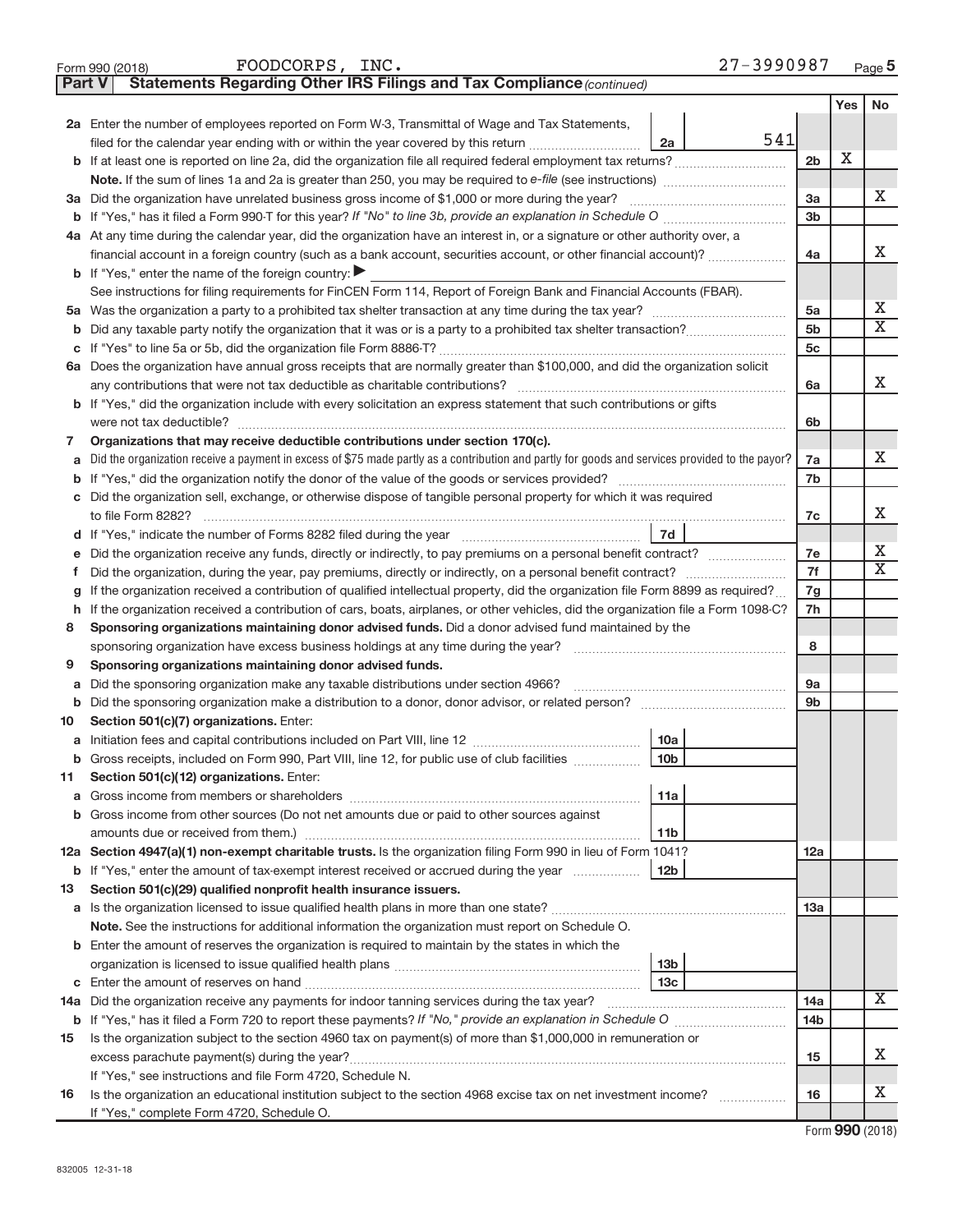|    | Part VI Governance, Management, and Disclosure For each "Yes" response to lines 2 through 7b below, and for a "No" response                                                                                                    |                         |                              |                         |  |  |  |  |  |  |  |
|----|--------------------------------------------------------------------------------------------------------------------------------------------------------------------------------------------------------------------------------|-------------------------|------------------------------|-------------------------|--|--|--|--|--|--|--|
|    | to line 8a, 8b, or 10b below, describe the circumstances, processes, or changes in Schedule O. See instructions.                                                                                                               |                         |                              |                         |  |  |  |  |  |  |  |
|    |                                                                                                                                                                                                                                |                         |                              | $\boxed{\text{X}}$      |  |  |  |  |  |  |  |
|    | <b>Section A. Governing Body and Management</b>                                                                                                                                                                                |                         |                              |                         |  |  |  |  |  |  |  |
|    |                                                                                                                                                                                                                                |                         | Yes                          | No                      |  |  |  |  |  |  |  |
|    | 13<br>1a Enter the number of voting members of the governing body at the end of the tax year<br>1a                                                                                                                             |                         |                              |                         |  |  |  |  |  |  |  |
|    | If there are material differences in voting rights among members of the governing body, or if the governing                                                                                                                    |                         |                              |                         |  |  |  |  |  |  |  |
|    | body delegated broad authority to an executive committee or similar committee, explain in Schedule O.                                                                                                                          |                         |                              |                         |  |  |  |  |  |  |  |
| b  | 12<br>Enter the number of voting members included in line 1a, above, who are independent<br>1b                                                                                                                                 |                         |                              |                         |  |  |  |  |  |  |  |
| 2  | Did any officer, director, trustee, or key employee have a family relationship or a business relationship with any other                                                                                                       |                         |                              |                         |  |  |  |  |  |  |  |
|    |                                                                                                                                                                                                                                | $\overline{2}$          |                              | х                       |  |  |  |  |  |  |  |
| 3  | Did the organization delegate control over management duties customarily performed by or under the direct supervision                                                                                                          |                         |                              |                         |  |  |  |  |  |  |  |
|    |                                                                                                                                                                                                                                |                         |                              |                         |  |  |  |  |  |  |  |
| 4  | Did the organization make any significant changes to its governing documents since the prior Form 990 was filed?                                                                                                               | $\overline{\mathbf{4}}$ |                              | $\overline{\mathbf{X}}$ |  |  |  |  |  |  |  |
| 5  |                                                                                                                                                                                                                                | 5                       |                              | $\overline{\mathbf{X}}$ |  |  |  |  |  |  |  |
| 6  |                                                                                                                                                                                                                                | 6                       |                              | х                       |  |  |  |  |  |  |  |
| 7a | Did the organization have members, stockholders, or other persons who had the power to elect or appoint one or                                                                                                                 |                         |                              |                         |  |  |  |  |  |  |  |
|    |                                                                                                                                                                                                                                | 7a                      |                              | х                       |  |  |  |  |  |  |  |
|    | b Are any governance decisions of the organization reserved to (or subject to approval by) members, stockholders, or                                                                                                           |                         |                              |                         |  |  |  |  |  |  |  |
|    |                                                                                                                                                                                                                                | 7b                      |                              | x                       |  |  |  |  |  |  |  |
| 8  | Did the organization contemporaneously document the meetings held or written actions undertaken during the year by the following:                                                                                              |                         |                              |                         |  |  |  |  |  |  |  |
| а  |                                                                                                                                                                                                                                | 8a                      | х<br>$\overline{\mathbf{X}}$ |                         |  |  |  |  |  |  |  |
| b  |                                                                                                                                                                                                                                | 8b                      |                              |                         |  |  |  |  |  |  |  |
| 9  | Is there any officer, director, trustee, or key employee listed in Part VII, Section A, who cannot be reached at the                                                                                                           |                         |                              | x                       |  |  |  |  |  |  |  |
|    |                                                                                                                                                                                                                                | 9                       |                              |                         |  |  |  |  |  |  |  |
|    | Section B. Policies (This Section B requests information about policies not required by the Internal Revenue Code.)                                                                                                            |                         |                              |                         |  |  |  |  |  |  |  |
|    |                                                                                                                                                                                                                                |                         | Yes                          | No<br>x                 |  |  |  |  |  |  |  |
|    |                                                                                                                                                                                                                                | 10a                     |                              |                         |  |  |  |  |  |  |  |
|    | b If "Yes," did the organization have written policies and procedures governing the activities of such chapters, affiliates,                                                                                                   | 10 <sub>b</sub>         |                              |                         |  |  |  |  |  |  |  |
|    | 11a Has the organization provided a complete copy of this Form 990 to all members of its governing body before filing the form?                                                                                                | 11a                     | X                            |                         |  |  |  |  |  |  |  |
|    |                                                                                                                                                                                                                                |                         |                              |                         |  |  |  |  |  |  |  |
|    | <b>b</b> Describe in Schedule O the process, if any, used by the organization to review this Form 990.<br>12a Did the organization have a written conflict of interest policy? If "No," go to line 13                          |                         |                              |                         |  |  |  |  |  |  |  |
|    | Were officers, directors, or trustees, and key employees required to disclose annually interests that could give rise to conflicts?                                                                                            | 12a<br>12 <sub>b</sub>  | х<br>х                       |                         |  |  |  |  |  |  |  |
|    | c Did the organization regularly and consistently monitor and enforce compliance with the policy? If "Yes," describe                                                                                                           |                         |                              |                         |  |  |  |  |  |  |  |
|    | in Schedule O how this was done [ with the continuum continuum continuum continuum continuum continuum continuum continuum continuum continuum continuum continuum continuum continuum continuum continuum continuum continuum | 12c                     | X                            |                         |  |  |  |  |  |  |  |
| 13 |                                                                                                                                                                                                                                | 13                      | $\overline{\mathbf{X}}$      |                         |  |  |  |  |  |  |  |
| 14 | Did the organization have a written document retention and destruction policy? [11] manufaction materials and destruction policy? [11] manufaction have a written document retention and destruction policy?                   | 14                      | $\overline{\textbf{x}}$      |                         |  |  |  |  |  |  |  |
| 15 | Did the process for determining compensation of the following persons include a review and approval by independent                                                                                                             |                         |                              |                         |  |  |  |  |  |  |  |
|    | persons, comparability data, and contemporaneous substantiation of the deliberation and decision?                                                                                                                              |                         |                              |                         |  |  |  |  |  |  |  |
| а  | The organization's CEO, Executive Director, or top management official manufactured content content of the organization's CEO, Executive Director, or top management official manufactured content of the organization's       | 15a                     | X                            |                         |  |  |  |  |  |  |  |
|    |                                                                                                                                                                                                                                | 15 <sub>b</sub>         | х                            |                         |  |  |  |  |  |  |  |
|    | If "Yes" to line 15a or 15b, describe the process in Schedule O (see instructions).                                                                                                                                            |                         |                              |                         |  |  |  |  |  |  |  |
|    | 16a Did the organization invest in, contribute assets to, or participate in a joint venture or similar arrangement with a                                                                                                      |                         |                              |                         |  |  |  |  |  |  |  |
|    | taxable entity during the year?                                                                                                                                                                                                | 16a                     |                              | x                       |  |  |  |  |  |  |  |
|    | b If "Yes," did the organization follow a written policy or procedure requiring the organization to evaluate its participation                                                                                                 |                         |                              |                         |  |  |  |  |  |  |  |
|    | in joint venture arrangements under applicable federal tax law, and take steps to safeguard the organization's                                                                                                                 |                         |                              |                         |  |  |  |  |  |  |  |
|    | exempt status with respect to such arrangements?                                                                                                                                                                               | 16 <sub>b</sub>         |                              |                         |  |  |  |  |  |  |  |
|    | <b>Section C. Disclosure</b>                                                                                                                                                                                                   |                         |                              |                         |  |  |  |  |  |  |  |
| 17 | List the states with which a copy of this Form 990 is required to be filed NY, AL, AK, AR, CA, CT, FL, GA, HI, IL, KS, KY                                                                                                      |                         |                              |                         |  |  |  |  |  |  |  |
| 18 | Section 6104 requires an organization to make its Forms 1023 (1024 or 1024 A if applicable), 990, and 990-T (Section 501(c)(3)s only) available                                                                                |                         |                              |                         |  |  |  |  |  |  |  |
|    | for public inspection. Indicate how you made these available. Check all that apply.                                                                                                                                            |                         |                              |                         |  |  |  |  |  |  |  |
|    | $\lfloor x \rfloor$ Upon request<br><b>X</b> Own website<br>$\lfloor X \rfloor$ Another's website<br>Other (explain in Schedule O)                                                                                             |                         |                              |                         |  |  |  |  |  |  |  |
| 19 | Describe in Schedule O whether (and if so, how) the organization made its governing documents, conflict of interest policy, and financial                                                                                      |                         |                              |                         |  |  |  |  |  |  |  |
|    | statements available to the public during the tax year.                                                                                                                                                                        |                         |                              |                         |  |  |  |  |  |  |  |
| 20 | State the name, address, and telephone number of the person who possesses the organization's books and records                                                                                                                 |                         |                              |                         |  |  |  |  |  |  |  |
|    | JULIA BROMKA - 212-596-7045                                                                                                                                                                                                    |                         |                              |                         |  |  |  |  |  |  |  |
|    | 1140 SE 7TH AVE, SUITE 110, PORTLAND, OR<br>97214                                                                                                                                                                              |                         |                              |                         |  |  |  |  |  |  |  |
|    | SEE SCHEDULE O FOR FULL LIST OF STATES<br>832006 12-31-18                                                                                                                                                                      |                         |                              | Form 990 (2018)         |  |  |  |  |  |  |  |

Form 990 (2018)  $FOODCORPS$ ,  $INC.$   $27-3990987$   $Page$ 

27-3990987 Page 6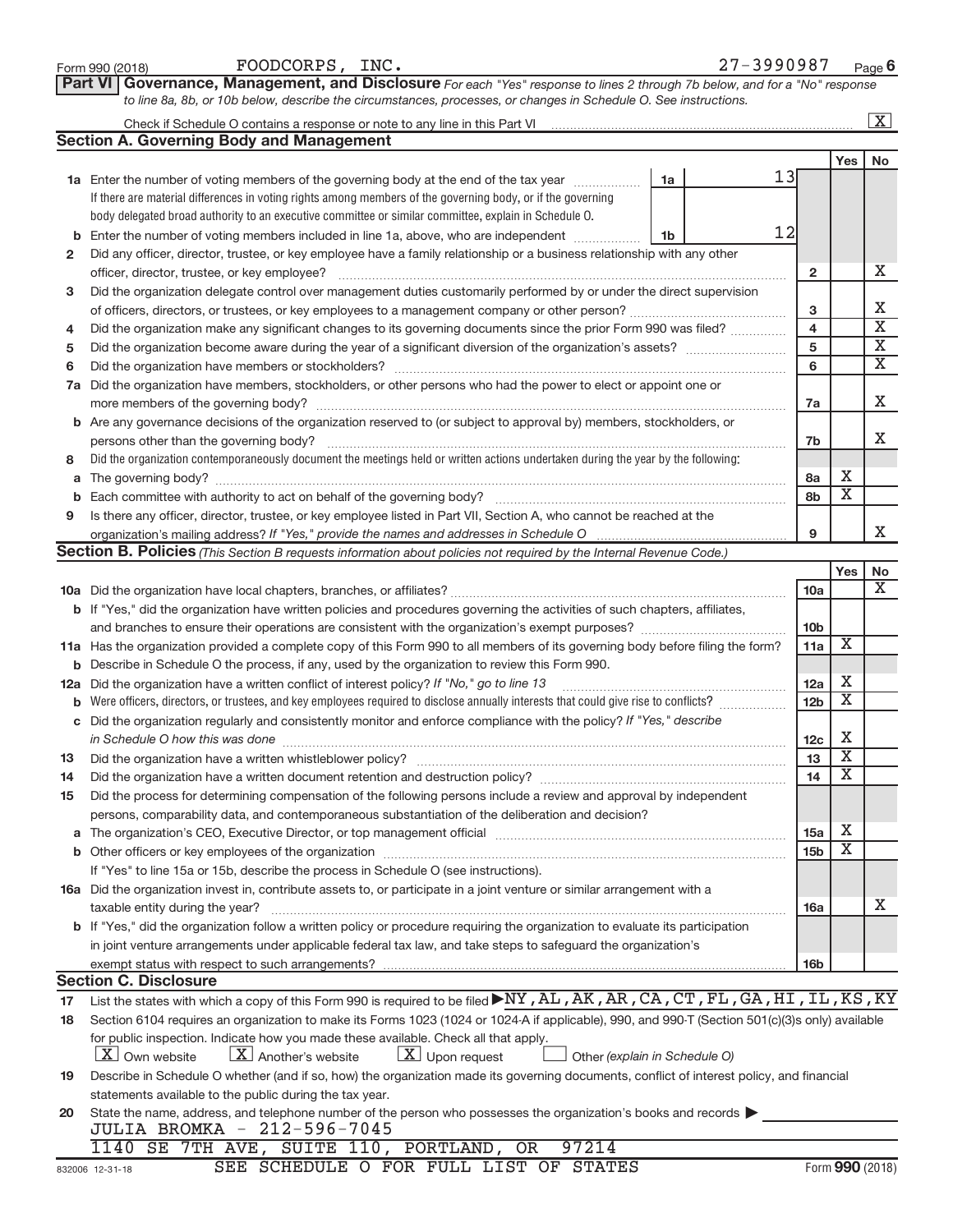$\begin{array}{c} \hline \end{array}$ 

| Part VII Compensation of Officers, Directors, Trustees, Key Employees, Highest Compensated |  |
|--------------------------------------------------------------------------------------------|--|
| <b>Employees, and Independent Contractors</b>                                              |  |

Check if Schedule O contains a response or note to any line in this Part VII

**Section A. Officers, Directors, Trustees, Key Employees, and Highest Compensated Employees**

**1a**  Complete this table for all persons required to be listed. Report compensation for the calendar year ending with or within the organization's tax year.

 $\bullet$  List all of the organization's current officers, directors, trustees (whether individuals or organizations), regardless of amount of compensation. Enter  $-0$ - in columns  $(D)$ ,  $(E)$ , and  $(F)$  if no compensation was paid.

**•** List all of the organization's **current** key employees, if any. See instructions for definition of "key employee."

**Examber 1** List the organization's five current highest compensated employees (other than an officer, director, trustee, or key employee) who received reportable compensation (Box 5 of Form W-2 and/or Box 7 of Form 1099-MISC) of more than \$100,000 from the organization and any related organizations.

 $\bullet$  List all of the organization's former officers, key employees, and highest compensated employees who received more than \$100,000 of reportable compensation from the organization and any related organizations.

**•** List all of the organization's former directors or trustees that received, in the capacity as a former director or trustee of the organization, more than \$10,000 of reportable compensation from the organization and any related organizations.

List persons in the following order: individual trustees or directors; institutional trustees; officers; key employees; highest compensated employees; and former such persons.

Check this box if neither the organization nor any related organization compensated any current officer, director, or trustee.  $\overline{\phantom{a}}$ 

| (A)                                     | (B)               |                                         |                                                                  | (C)         |              |                                   |        | (D)             | (E)                           | (F)                   |  |  |
|-----------------------------------------|-------------------|-----------------------------------------|------------------------------------------------------------------|-------------|--------------|-----------------------------------|--------|-----------------|-------------------------------|-----------------------|--|--|
| Name and Title                          | Average           | Position<br>(do not check more than one |                                                                  |             |              |                                   |        | Reportable      | Reportable                    | Estimated             |  |  |
|                                         | hours per         |                                         | box, unless person is both an<br>officer and a director/trustee) |             |              |                                   |        | compensation    | compensation                  | amount of             |  |  |
|                                         | week<br>(list any |                                         |                                                                  |             |              |                                   |        | from<br>the     | from related<br>organizations | other<br>compensation |  |  |
|                                         | hours for         |                                         |                                                                  |             |              |                                   |        | organization    | (W-2/1099-MISC)               | from the              |  |  |
|                                         | related           |                                         | trustee                                                          |             |              |                                   |        | (W-2/1099-MISC) |                               | organization          |  |  |
|                                         | organizations     |                                         |                                                                  |             |              |                                   |        |                 |                               | and related           |  |  |
|                                         | below             | Individual trustee or director          | Institutional t                                                  | Officer     | Key employee | Highest compensated<br>  employee | Former |                 |                               | organizations         |  |  |
| (1)<br><b>CURT ELLIS</b>                | line)<br>50.00    |                                         |                                                                  |             |              |                                   |        |                 |                               |                       |  |  |
| CEO                                     |                   | X                                       |                                                                  | $\mathbf X$ |              |                                   |        | 190,250.        | 0.                            | 47,562.               |  |  |
| (2)<br>JENNY SHILING STEIN              | 1.00              |                                         |                                                                  |             |              |                                   |        |                 |                               |                       |  |  |
|                                         |                   | $\mathbf X$                             |                                                                  |             |              |                                   |        | 0.              | 0.                            | 0.                    |  |  |
| CHAIR                                   | 1.00              |                                         |                                                                  |             |              |                                   |        |                 |                               |                       |  |  |
| SIERRA BURNETT CLARK<br>(3)             |                   | $\mathbf X$                             |                                                                  |             |              |                                   |        | $\mathbf 0$     | 0.                            | $\mathbf 0$ .         |  |  |
| <b>TREASURER</b>                        | 1.00              |                                         |                                                                  |             |              |                                   |        |                 |                               |                       |  |  |
| ELIZA GREENBERG<br>(4)                  |                   | $\mathbf X$                             |                                                                  |             |              |                                   |        | 0.              | 0.                            | 0.                    |  |  |
| <b>SECRETARY</b>                        | 1.00              |                                         |                                                                  |             |              |                                   |        |                 |                               |                       |  |  |
| JOHN FORAKER<br>(5)                     |                   | X                                       |                                                                  |             |              |                                   |        | $\mathbf 0$     | $\mathbf 0$ .                 | $\mathbf 0$ .         |  |  |
| <b>DIRECTOR</b>                         | 1.00              |                                         |                                                                  |             |              |                                   |        |                 |                               |                       |  |  |
| (6)<br>ALEJANDRO GAC-ARTEGAS            |                   | $\mathbf X$                             |                                                                  |             |              |                                   |        | $\mathbf 0$     | 0.                            | $0$ .                 |  |  |
| <b>DIRECTOR</b><br>JOHN GOMPERTS<br>(7) | 1.00              |                                         |                                                                  |             |              |                                   |        |                 |                               |                       |  |  |
| <b>DIRECTOR</b>                         |                   | $\mathbf X$                             |                                                                  |             |              |                                   |        | 0.              | 0.                            | $\mathbf 0$ .         |  |  |
| ORAN HESTERMAN<br>(8)                   | 1.00              |                                         |                                                                  |             |              |                                   |        |                 |                               |                       |  |  |
| <b>DIRECTOR</b>                         |                   | $\mathbf X$                             |                                                                  |             |              |                                   |        | 0.              | $\mathbf 0$ .                 | $0$ .                 |  |  |
| ALIYA HUSSAINI<br>(9)                   | 1.00              |                                         |                                                                  |             |              |                                   |        |                 |                               |                       |  |  |
| <b>DIRECTOR</b>                         |                   | X                                       |                                                                  |             |              |                                   |        | 0.              | $\mathbf 0$ .                 | $\mathbf 0$ .         |  |  |
| (10) DOROTHY MCAULIFFE                  | 1.00              |                                         |                                                                  |             |              |                                   |        |                 |                               |                       |  |  |
| <b>DIRECTOR</b>                         |                   | $\mathbf X$                             |                                                                  |             |              |                                   |        | $\mathbf 0$     | $\mathbf 0$                   | $0$ .                 |  |  |
| (11) KATHLEEN MERRIGAN                  | 1.00              |                                         |                                                                  |             |              |                                   |        |                 |                               |                       |  |  |
| <b>DIRECTOR</b>                         |                   | $\mathbf X$                             |                                                                  |             |              |                                   |        | 0.              | 0.                            | 0.                    |  |  |
| (12) RICARDO SALVADOR                   | 1.00              |                                         |                                                                  |             |              |                                   |        |                 |                               |                       |  |  |
| <b>DIRECTOR</b>                         |                   | $\mathbf X$                             |                                                                  |             |              |                                   |        | 0.              | 0.                            | $0$ .                 |  |  |
| (13) STEPHANIE SPECTOR                  | 1.00              |                                         |                                                                  |             |              |                                   |        |                 |                               |                       |  |  |
| <b>DIRECTOR</b>                         |                   | $\mathbf X$                             |                                                                  |             |              |                                   |        | 0.              | 0.                            | $0$ .                 |  |  |
| (14) SUSAN TUNNELL                      | 1.00              |                                         |                                                                  |             |              |                                   |        |                 |                               |                       |  |  |
| <b>DIRECTOR</b>                         |                   | $\mathbf X$                             |                                                                  |             |              |                                   |        | 0.              | 0.                            | 0.                    |  |  |
| (15) ELLEN MONCURE-WONG                 | 50.00             |                                         |                                                                  |             |              |                                   |        |                 |                               |                       |  |  |
| VP OF GROWTH AND DEVELOPMENT            |                   |                                         |                                                                  |             |              | X                                 |        | 168,825.        | 0.                            | 42,206.               |  |  |
| (16) CECILY UPTON                       | 50.00             |                                         |                                                                  |             |              |                                   |        |                 |                               |                       |  |  |
| CHIEF STRATEGIST, SR. VICE PRESIDENT    |                   |                                         |                                                                  |             |              | $\mathbf X$                       |        | 146,712.        | 0.                            | 36,678.               |  |  |
| (17) JULIA BROMKA                       | 50.00             |                                         |                                                                  |             |              |                                   |        |                 |                               |                       |  |  |
| CHIEF OF STAFF & FINANCIAL OFFICER      |                   |                                         |                                                                  |             |              | $\overline{\text{X}}$             |        | 142,942.        | 0.                            | 35,736.               |  |  |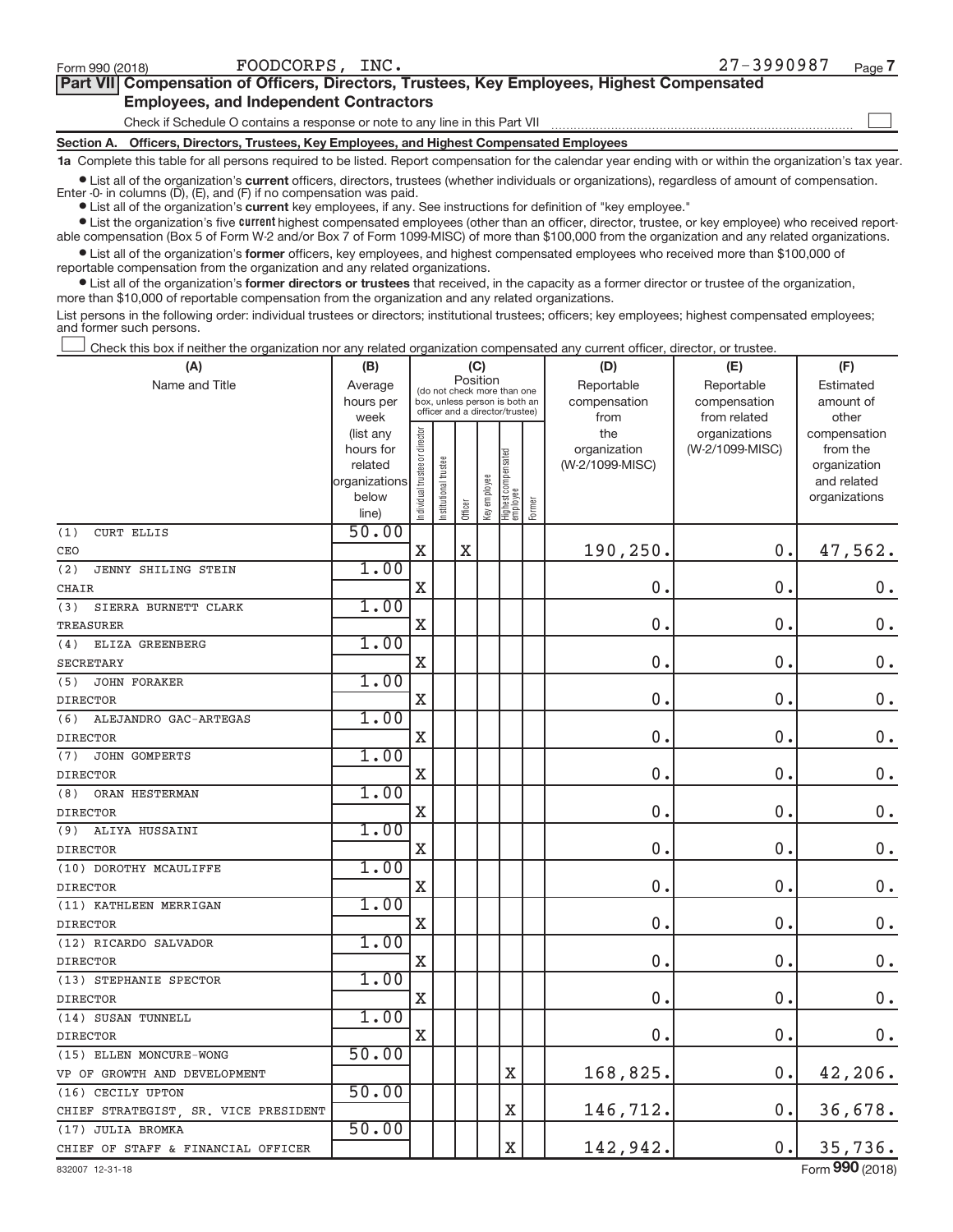| FOODCORPS, INC.<br>Form 990 (2018)                                                                                                                                                                       |                                                                      |                                |                       |         |                 |                                                                                                 |        |                                           | 27-3990987                                        |                  |                                                                          | Page 8    |
|----------------------------------------------------------------------------------------------------------------------------------------------------------------------------------------------------------|----------------------------------------------------------------------|--------------------------------|-----------------------|---------|-----------------|-------------------------------------------------------------------------------------------------|--------|-------------------------------------------|---------------------------------------------------|------------------|--------------------------------------------------------------------------|-----------|
| <b>Part VII</b><br>Section A. Officers, Directors, Trustees, Key Employees, and Highest Compensated Employees (continued)                                                                                |                                                                      |                                |                       |         |                 |                                                                                                 |        |                                           |                                                   |                  |                                                                          |           |
| (B)<br>(A)<br>Average<br>Name and title<br>hours per<br>week                                                                                                                                             |                                                                      |                                |                       |         | (C)<br>Position | (do not check more than one<br>box, unless person is both an<br>officer and a director/trustee) |        | (D)<br>Reportable<br>compensation<br>from | (E)<br>Reportable<br>compensation<br>from related |                  | (F)<br>Estimated<br>amount of<br>other                                   |           |
|                                                                                                                                                                                                          | (list any<br>hours for<br>related<br>organizations<br>below<br>line) | Individual trustee or director | Institutional trustee | Officer | Key employee    | Highest compensated<br>employee                                                                 | Former | the<br>organization<br>(W-2/1099-MISC)    | organizations<br>(W-2/1099-MISC)                  |                  | compensation<br>from the<br>organization<br>and related<br>organizations |           |
| (18) EMILY EARLE<br>SR. DIRECTOR OF INSTITUITIONAL SUPPO                                                                                                                                                 | 50.00                                                                |                                |                       |         |                 | Χ                                                                                               |        | 139,622.                                  |                                                   | 0.               |                                                                          | 34,905.   |
| (19) ADRIENNE ALLEN                                                                                                                                                                                      | 50.00                                                                |                                |                       |         |                 |                                                                                                 |        |                                           |                                                   |                  |                                                                          |           |
| SR. DIRECTOR OF PHILANTHROPY                                                                                                                                                                             |                                                                      |                                |                       |         |                 | Χ                                                                                               |        | 136,871.                                  |                                                   | 0.               |                                                                          | 34,218.   |
| (20) KATHLEEN PAYLOR                                                                                                                                                                                     | 50.00                                                                |                                |                       |         |                 |                                                                                                 |        |                                           |                                                   |                  |                                                                          |           |
| SR. PHILANTHROPIC ADVISOR                                                                                                                                                                                |                                                                      |                                |                       |         |                 | X                                                                                               |        | 127,858.                                  |                                                   | 0.               |                                                                          | 31,964.   |
|                                                                                                                                                                                                          |                                                                      |                                |                       |         |                 |                                                                                                 |        |                                           |                                                   |                  |                                                                          |           |
|                                                                                                                                                                                                          |                                                                      |                                |                       |         |                 |                                                                                                 |        |                                           |                                                   |                  |                                                                          |           |
|                                                                                                                                                                                                          |                                                                      |                                |                       |         |                 |                                                                                                 |        |                                           |                                                   |                  |                                                                          |           |
|                                                                                                                                                                                                          |                                                                      |                                |                       |         |                 |                                                                                                 |        |                                           |                                                   |                  |                                                                          |           |
|                                                                                                                                                                                                          |                                                                      |                                |                       |         |                 |                                                                                                 |        |                                           |                                                   |                  |                                                                          |           |
|                                                                                                                                                                                                          |                                                                      |                                |                       |         |                 |                                                                                                 |        |                                           |                                                   |                  |                                                                          |           |
|                                                                                                                                                                                                          |                                                                      |                                |                       |         |                 |                                                                                                 |        |                                           |                                                   |                  |                                                                          |           |
|                                                                                                                                                                                                          |                                                                      |                                |                       |         |                 |                                                                                                 |        |                                           |                                                   |                  |                                                                          |           |
|                                                                                                                                                                                                          |                                                                      |                                |                       |         |                 |                                                                                                 |        | 1,053,080.                                |                                                   | $\overline{0}$ . |                                                                          | 263, 269. |
| c Total from continuation sheets to Part VII, Section A [111] [2006]                                                                                                                                     |                                                                      |                                |                       |         |                 |                                                                                                 |        | $\overline{0}$ .                          |                                                   | $\overline{0}$ . |                                                                          | $0$ .     |
|                                                                                                                                                                                                          |                                                                      |                                |                       |         |                 |                                                                                                 |        | 1,053,080.                                |                                                   | $\overline{0}$ . |                                                                          | 263, 269. |
| Total number of individuals (including but not limited to those listed above) who received more than \$100,000 of reportable<br>$\mathbf{2}$<br>compensation from the organization $\blacktriangleright$ |                                                                      |                                |                       |         |                 |                                                                                                 |        |                                           |                                                   |                  |                                                                          |           |
|                                                                                                                                                                                                          |                                                                      |                                |                       |         |                 |                                                                                                 |        |                                           |                                                   |                  | Yes                                                                      | No        |
| Did the organization list any former officer, director, or trustee, key employee, or highest compensated employee on<br>3                                                                                |                                                                      |                                |                       |         |                 |                                                                                                 |        |                                           |                                                   |                  |                                                                          | X         |
| For any individual listed on line 1a, is the sum of reportable compensation and other compensation from the organization<br>4                                                                            |                                                                      |                                |                       |         |                 |                                                                                                 |        |                                           |                                                   |                  | 3                                                                        |           |
|                                                                                                                                                                                                          |                                                                      |                                |                       |         |                 |                                                                                                 |        |                                           |                                                   |                  | Х<br>4                                                                   |           |
| Did any person listed on line 1a receive or accrue compensation from any unrelated organization or individual for services<br>5                                                                          |                                                                      |                                |                       |         |                 |                                                                                                 |        |                                           |                                                   |                  |                                                                          |           |
| rendered to the organization? If "Yes," complete Schedule J for such person<br><b>Section B. Independent Contractors</b>                                                                                 |                                                                      |                                |                       |         |                 |                                                                                                 |        |                                           |                                                   |                  | 5                                                                        | X         |
| Complete this table for your five highest compensated independent contractors that received more than \$100,000 of compensation from<br>1                                                                |                                                                      |                                |                       |         |                 |                                                                                                 |        |                                           |                                                   |                  |                                                                          |           |
| the organization. Report compensation for the calendar year ending with or within the organization's tax year.                                                                                           |                                                                      |                                |                       |         |                 |                                                                                                 |        |                                           |                                                   |                  |                                                                          |           |
| (A)<br>Name and business address                                                                                                                                                                         |                                                                      |                                |                       |         |                 |                                                                                                 |        | (B)<br>Description of services            |                                                   |                  | (C)<br>Compensation                                                      |           |
| FORUM FOR THE FUTURE INC<br>81 PROSPECT ST., BROOKLYN, NY 11201                                                                                                                                          |                                                                      |                                |                       |         |                 |                                                                                                 |        | STRATEGIC CONSULTING                      |                                                   |                  |                                                                          | 196,403.  |
| THE RUSSELL GROUP INC, 1919 SOUTH EADS                                                                                                                                                                   |                                                                      |                                |                       |         |                 |                                                                                                 |        |                                           |                                                   |                  |                                                                          |           |
| ST., STE 103, ALINGTON, VA 22202                                                                                                                                                                         |                                                                      |                                |                       |         |                 |                                                                                                 |        | STRATEGIC CONSULTING                      |                                                   |                  |                                                                          | 120,000.  |
| (TBD) COLLECTIVE LLC<br>4217 N. GANTENBEIN AVE, PORTLAND, OR 97217                                                                                                                                       |                                                                      |                                |                       |         |                 |                                                                                                 |        | STRATEGIC CONSULTING                      |                                                   |                  |                                                                          | 112,567.  |
|                                                                                                                                                                                                          |                                                                      |                                |                       |         |                 |                                                                                                 |        |                                           |                                                   |                  |                                                                          |           |
|                                                                                                                                                                                                          |                                                                      |                                |                       |         |                 |                                                                                                 |        |                                           |                                                   |                  |                                                                          |           |
|                                                                                                                                                                                                          |                                                                      |                                |                       |         |                 |                                                                                                 |        |                                           |                                                   |                  |                                                                          |           |
| Total number of independent contractors (including but not limited to those listed above) who received more than<br>$\mathbf{2}$<br>\$100,000 of compensation from the organization                      |                                                                      |                                |                       |         |                 | 3                                                                                               |        |                                           |                                                   |                  |                                                                          |           |

\$100,000 of compensation from the organization  $\blacktriangleright$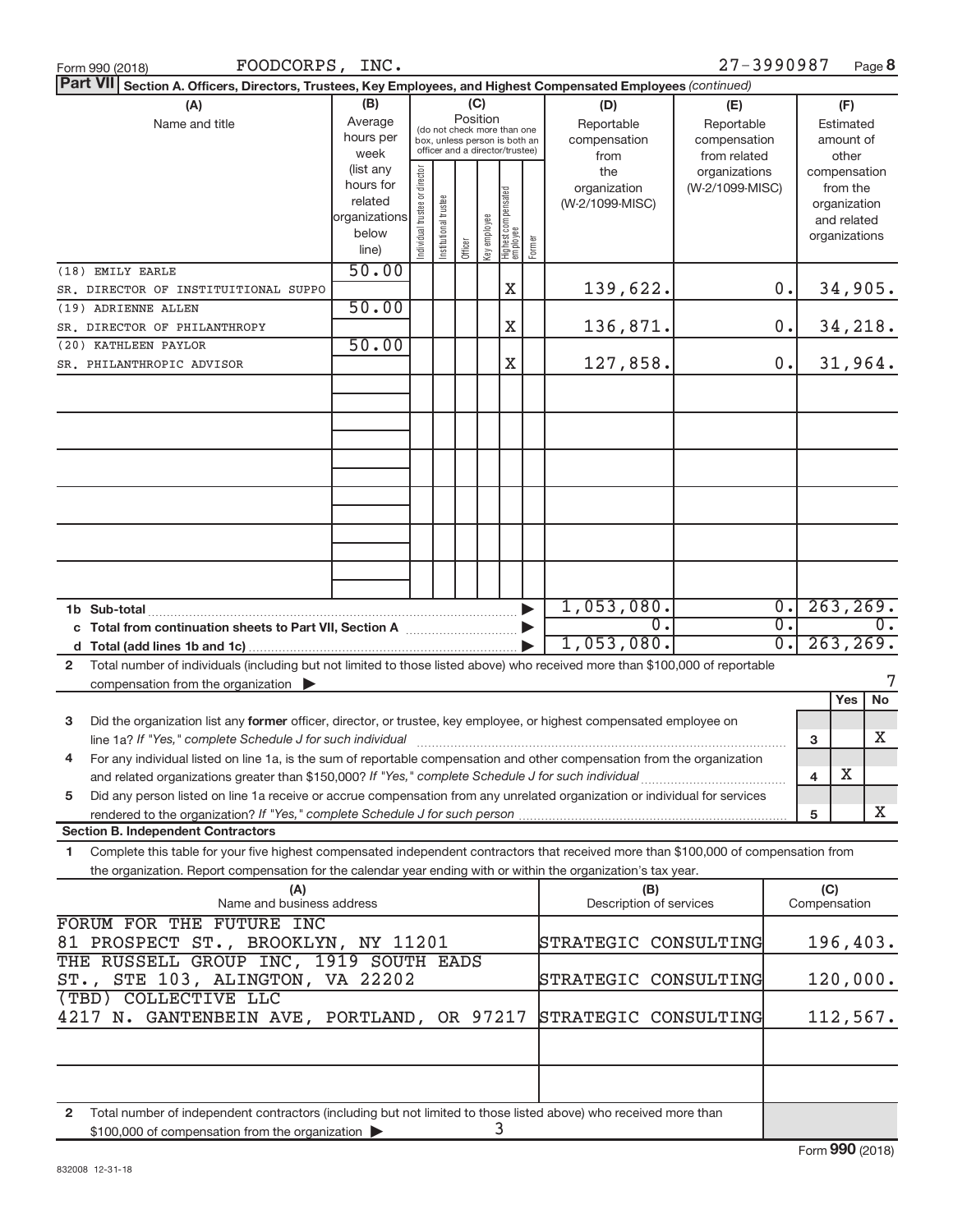|                                                           | FOODCORPS, INC.<br>Form 990 (2018) |                                                                                                                      |                      |                      |                      |                                                 | 27-3990987<br>Page 9                    |                                                                    |  |  |  |
|-----------------------------------------------------------|------------------------------------|----------------------------------------------------------------------------------------------------------------------|----------------------|----------------------|----------------------|-------------------------------------------------|-----------------------------------------|--------------------------------------------------------------------|--|--|--|
|                                                           | <b>Part VIII</b>                   | <b>Statement of Revenue</b>                                                                                          |                      |                      |                      |                                                 |                                         |                                                                    |  |  |  |
|                                                           |                                    |                                                                                                                      |                      |                      |                      |                                                 |                                         |                                                                    |  |  |  |
|                                                           |                                    |                                                                                                                      |                      |                      | (A)<br>Total revenue | (B)<br>Related or<br>exempt function<br>revenue | (C)<br>Unrelated<br>business<br>revenue | (D)<br>Revenue excluded<br>from tax under<br>sections<br>512 - 514 |  |  |  |
|                                                           |                                    | 1 a Federated campaigns                                                                                              | 1a                   |                      |                      |                                                 |                                         |                                                                    |  |  |  |
| Contributions, Gifts, Grants<br>and Other Similar Amounts |                                    |                                                                                                                      | 1 <sub>b</sub>       |                      |                      |                                                 |                                         |                                                                    |  |  |  |
|                                                           |                                    |                                                                                                                      | 1 <sub>c</sub>       |                      |                      |                                                 |                                         |                                                                    |  |  |  |
|                                                           |                                    | d Related organizations                                                                                              | 1 <sub>d</sub>       |                      |                      |                                                 |                                         |                                                                    |  |  |  |
|                                                           |                                    | e Government grants (contributions)                                                                                  | 1e                   | 2,621,824.           |                      |                                                 |                                         |                                                                    |  |  |  |
|                                                           |                                    | f All other contributions, gifts, grants, and                                                                        |                      |                      |                      |                                                 |                                         |                                                                    |  |  |  |
|                                                           |                                    | similar amounts not included above                                                                                   | 1f                   | 13,801,363.          |                      |                                                 |                                         |                                                                    |  |  |  |
|                                                           |                                    | g Noncash contributions included in lines 1a-1f: \$                                                                  |                      |                      |                      |                                                 |                                         |                                                                    |  |  |  |
|                                                           |                                    |                                                                                                                      |                      |                      | 16, 423, 187.        |                                                 |                                         |                                                                    |  |  |  |
|                                                           |                                    |                                                                                                                      | <b>Business Code</b> |                      |                      |                                                 |                                         |                                                                    |  |  |  |
|                                                           |                                    | 2 a PROGRAM SERVICE FEES                                                                                             |                      | 900099               | 1,614,240.           | 1,614,240.                                      |                                         |                                                                    |  |  |  |
|                                                           | b                                  | the control of the control of the control of the control of the control of                                           |                      |                      |                      |                                                 |                                         |                                                                    |  |  |  |
|                                                           | c                                  |                                                                                                                      |                      |                      |                      |                                                 |                                         |                                                                    |  |  |  |
| Program Service<br>Revenue                                | d                                  | the control of the control of the control of the control of the control of                                           |                      |                      |                      |                                                 |                                         |                                                                    |  |  |  |
|                                                           | e                                  |                                                                                                                      |                      |                      |                      |                                                 |                                         |                                                                    |  |  |  |
|                                                           |                                    |                                                                                                                      |                      |                      | 1,614,240.           |                                                 |                                         |                                                                    |  |  |  |
|                                                           | 3                                  | Investment income (including dividends, interest, and                                                                |                      |                      |                      |                                                 |                                         |                                                                    |  |  |  |
|                                                           |                                    |                                                                                                                      |                      |                      |                      |                                                 |                                         |                                                                    |  |  |  |
|                                                           | 4                                  | Income from investment of tax-exempt bond proceeds                                                                   |                      |                      |                      |                                                 |                                         |                                                                    |  |  |  |
|                                                           | 5                                  |                                                                                                                      |                      |                      |                      |                                                 |                                         |                                                                    |  |  |  |
|                                                           |                                    |                                                                                                                      | (i) Real             | (ii) Personal        |                      |                                                 |                                         |                                                                    |  |  |  |
|                                                           |                                    | 6 a Gross rents                                                                                                      |                      |                      |                      |                                                 |                                         |                                                                    |  |  |  |
|                                                           |                                    | <b>b</b> Less: rental expenses                                                                                       |                      |                      |                      |                                                 |                                         |                                                                    |  |  |  |
|                                                           |                                    | c Rental income or (loss)                                                                                            |                      |                      |                      |                                                 |                                         |                                                                    |  |  |  |
|                                                           |                                    | d Net rental income or (loss)                                                                                        |                      |                      |                      |                                                 |                                         |                                                                    |  |  |  |
|                                                           |                                    | 7 a Gross amount from sales of                                                                                       | (i) Securities       | (ii) Other           |                      |                                                 |                                         |                                                                    |  |  |  |
|                                                           |                                    | assets other than inventory                                                                                          |                      |                      |                      |                                                 |                                         |                                                                    |  |  |  |
|                                                           |                                    | <b>b</b> Less: cost or other basis                                                                                   |                      |                      |                      |                                                 |                                         |                                                                    |  |  |  |
|                                                           |                                    | and sales expenses                                                                                                   |                      |                      |                      |                                                 |                                         |                                                                    |  |  |  |
|                                                           |                                    |                                                                                                                      |                      |                      |                      |                                                 |                                         |                                                                    |  |  |  |
|                                                           |                                    |                                                                                                                      |                      |                      |                      |                                                 |                                         |                                                                    |  |  |  |
|                                                           |                                    | 8 a Gross income from fundraising events (not                                                                        |                      |                      |                      |                                                 |                                         |                                                                    |  |  |  |
|                                                           |                                    | including \$                                                                                                         |                      |                      |                      |                                                 |                                         |                                                                    |  |  |  |
|                                                           |                                    | contributions reported on line 1c). See                                                                              |                      |                      |                      |                                                 |                                         |                                                                    |  |  |  |
| <b>Other Revenue</b>                                      |                                    |                                                                                                                      |                      |                      |                      |                                                 |                                         |                                                                    |  |  |  |
|                                                           |                                    |                                                                                                                      | b                    |                      |                      |                                                 |                                         |                                                                    |  |  |  |
|                                                           |                                    | c Net income or (loss) from fundraising events<br>9 a Gross income from gaming activities. See                       |                      | .                    |                      |                                                 |                                         |                                                                    |  |  |  |
|                                                           |                                    |                                                                                                                      |                      |                      |                      |                                                 |                                         |                                                                    |  |  |  |
|                                                           |                                    |                                                                                                                      | b                    |                      |                      |                                                 |                                         |                                                                    |  |  |  |
|                                                           |                                    | c Net income or (loss) from gaming activities                                                                        |                      |                      |                      |                                                 |                                         |                                                                    |  |  |  |
|                                                           |                                    | 10 a Gross sales of inventory, less returns                                                                          |                      |                      |                      |                                                 |                                         |                                                                    |  |  |  |
|                                                           |                                    |                                                                                                                      |                      |                      |                      |                                                 |                                         |                                                                    |  |  |  |
|                                                           |                                    |                                                                                                                      | $\mathbf b$          |                      |                      |                                                 |                                         |                                                                    |  |  |  |
|                                                           |                                    | c Net income or (loss) from sales of inventory                                                                       |                      |                      |                      |                                                 |                                         |                                                                    |  |  |  |
|                                                           |                                    | Miscellaneous Revenue                                                                                                |                      | <b>Business Code</b> |                      |                                                 |                                         |                                                                    |  |  |  |
|                                                           |                                    | 11 a MISCELLANEOUS REVENUE                                                                                           |                      | 524298               | 114,367.             |                                                 |                                         | 114,367.                                                           |  |  |  |
|                                                           | b                                  | the company of the company of the company of the company of the company of the company of the company of the company |                      |                      |                      |                                                 |                                         |                                                                    |  |  |  |
|                                                           | C                                  |                                                                                                                      |                      |                      |                      |                                                 |                                         |                                                                    |  |  |  |
|                                                           | d                                  |                                                                                                                      |                      |                      |                      |                                                 |                                         |                                                                    |  |  |  |
|                                                           |                                    |                                                                                                                      |                      |                      | 114,367.             |                                                 |                                         |                                                                    |  |  |  |
| 12                                                        |                                    |                                                                                                                      |                      | 18, 151, 794.        | 1,614,240.           | 0.                                              | 114, 367.                               |                                                                    |  |  |  |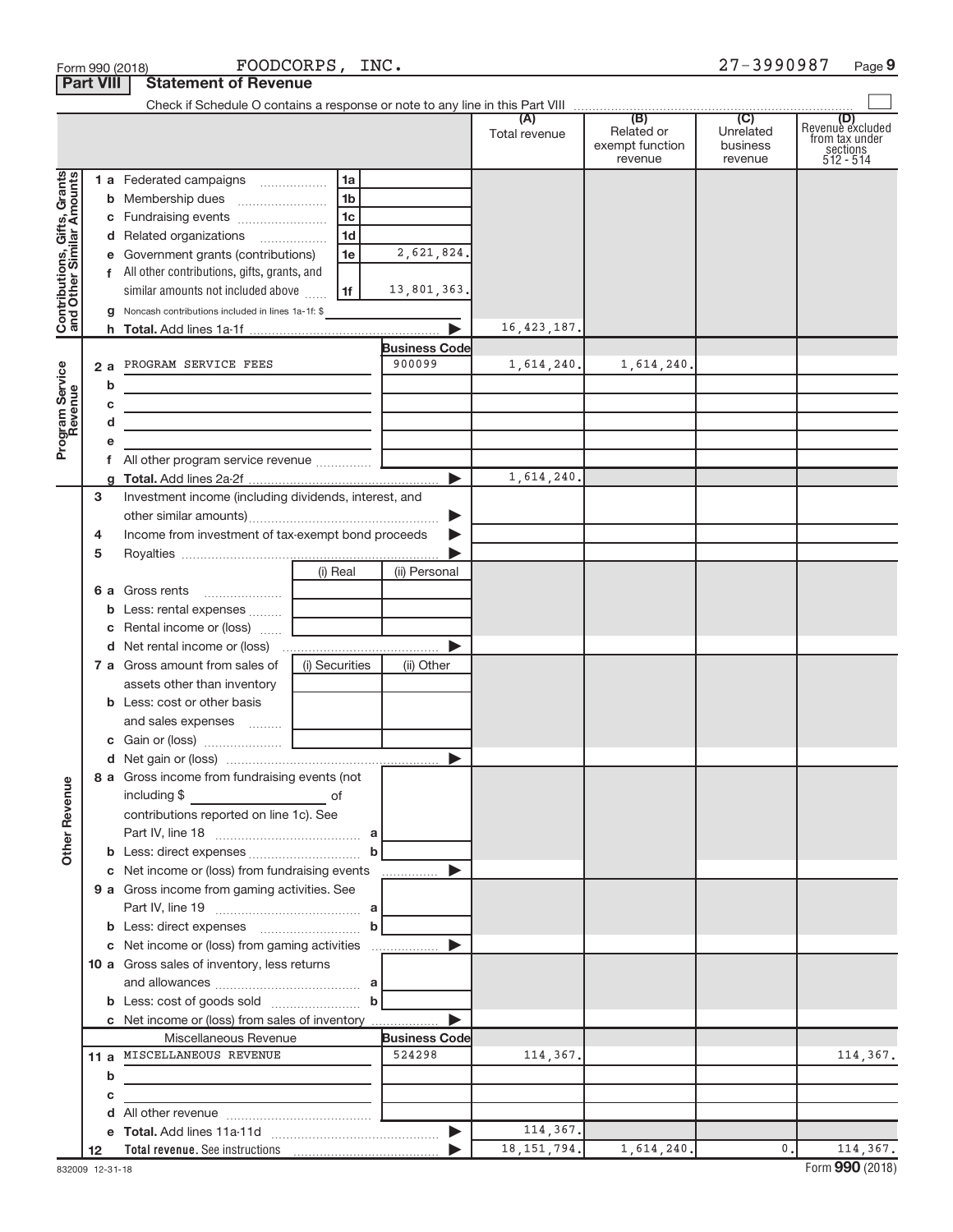**Part IX Statement of Functional Expenses**

*Section 501(c)(3) and 501(c)(4) organizations must complete all columns. All other organizations must complete column (A).*

| Check if Schedule O contains a response or note to any line in this Part IX |                                                                                                          |                       |                                    |                                           |                                |  |  |  |
|-----------------------------------------------------------------------------|----------------------------------------------------------------------------------------------------------|-----------------------|------------------------------------|-------------------------------------------|--------------------------------|--|--|--|
|                                                                             | Do not include amounts reported on lines 6b,<br>7b, 8b, 9b, and 10b of Part VIII.                        | (A)<br>Total expenses | (B)<br>Program service<br>expenses | (C)<br>Management and<br>general expenses | (D)<br>Fundraising<br>expenses |  |  |  |
| 1.                                                                          | Grants and other assistance to domestic organizations                                                    |                       |                                    |                                           |                                |  |  |  |
|                                                                             | and domestic governments. See Part IV, line 21                                                           | 90,000.               | 90,000.                            |                                           |                                |  |  |  |
| $\mathbf{2}$                                                                | Grants and other assistance to domestic                                                                  |                       |                                    |                                           |                                |  |  |  |
|                                                                             | individuals. See Part IV, line 22                                                                        |                       |                                    |                                           |                                |  |  |  |
| 3                                                                           | Grants and other assistance to foreign                                                                   |                       |                                    |                                           |                                |  |  |  |
|                                                                             | organizations, foreign governments, and foreign                                                          |                       |                                    |                                           |                                |  |  |  |
|                                                                             | individuals. See Part IV, lines 15 and 16                                                                |                       |                                    |                                           |                                |  |  |  |
| 4                                                                           | Benefits paid to or for members                                                                          |                       |                                    |                                           |                                |  |  |  |
| 5                                                                           | Compensation of current officers, directors,                                                             |                       |                                    |                                           |                                |  |  |  |
|                                                                             | trustees, and key employees                                                                              | 237,812.              |                                    | 237,812.                                  |                                |  |  |  |
| 6                                                                           | Compensation not included above, to disqualified                                                         |                       |                                    |                                           |                                |  |  |  |
|                                                                             | persons (as defined under section 4958(f)(1)) and                                                        |                       |                                    |                                           |                                |  |  |  |
|                                                                             | persons described in section 4958(c)(3)(B)                                                               |                       |                                    |                                           |                                |  |  |  |
| 7                                                                           | Other salaries and wages                                                                                 | 10,432,635.           | 8,066,989.                         | 465,872.                                  | 1,899,774.                     |  |  |  |
| 8                                                                           | Pension plan accruals and contributions (include                                                         |                       |                                    |                                           |                                |  |  |  |
|                                                                             | section 401(k) and 403(b) employer contributions)                                                        | 166,798.              | $\frac{126,101}{999,391}$          | 11,000.                                   | $\frac{29,697}{211,490}$       |  |  |  |
| 9                                                                           |                                                                                                          | 1,312,944.            |                                    | 102,063.                                  |                                |  |  |  |
| 10                                                                          |                                                                                                          | 815,588.              | 595,936.                           | 79,718.                                   | 139,934.                       |  |  |  |
| 11                                                                          | Fees for services (non-employees):                                                                       |                       |                                    |                                           |                                |  |  |  |
| a                                                                           |                                                                                                          |                       |                                    |                                           |                                |  |  |  |
| b                                                                           |                                                                                                          | 33,495.               |                                    | 33,495.                                   |                                |  |  |  |
|                                                                             |                                                                                                          |                       |                                    |                                           |                                |  |  |  |
|                                                                             | Lobbying<br>Professional fundraising services. See Part IV, line 17                                      |                       |                                    |                                           |                                |  |  |  |
|                                                                             | Investment management fees                                                                               |                       |                                    |                                           |                                |  |  |  |
| g                                                                           | Other. (If line 11g amount exceeds 10% of line 25,                                                       |                       |                                    |                                           |                                |  |  |  |
|                                                                             | column (A) amount, list line 11g expenses on Sch O.)                                                     | 446,524.              | 282,379.                           | 59,406.                                   | 104,739.                       |  |  |  |
| 12 <sup>2</sup>                                                             |                                                                                                          | 19,620.               | 13,046.                            |                                           | 6,574.                         |  |  |  |
| 13                                                                          |                                                                                                          | 75,821.               | 36,668.                            | 8,287.                                    | 30,866.                        |  |  |  |
| 14                                                                          |                                                                                                          | 279,086.              | 243,973.                           | 8,785.                                    | 26, 328.                       |  |  |  |
| 15                                                                          |                                                                                                          |                       |                                    |                                           |                                |  |  |  |
| 16                                                                          |                                                                                                          | 607,912.              | 350, 595.                          | 109,027.                                  | 148, 290.                      |  |  |  |
| 17                                                                          |                                                                                                          | 1,239,328.            | 972,835.                           | 113,652.                                  | 152,841.                       |  |  |  |
| 18                                                                          | Payments of travel or entertainment expenses                                                             |                       |                                    |                                           |                                |  |  |  |
|                                                                             | for any federal, state, or local public officials                                                        |                       |                                    |                                           |                                |  |  |  |
| 19                                                                          | Conferences, conventions, and meetings                                                                   | 200, 629.             | 171, 127.                          | 16,391.                                   | 13, 111.                       |  |  |  |
| 20                                                                          | Interest                                                                                                 |                       |                                    |                                           |                                |  |  |  |
| 21                                                                          |                                                                                                          |                       |                                    |                                           |                                |  |  |  |
| 22                                                                          | Depreciation, depletion, and amortization                                                                | 46,302.               | 41,672.                            | 1,852.                                    | 2,778.                         |  |  |  |
| 23                                                                          | Insurance                                                                                                | 149,723.              | 110,056.                           | 25,825.                                   | 13,842.                        |  |  |  |
| 24                                                                          | Other expenses. Itemize expenses not covered<br>above. (List miscellaneous expenses in line 24e. If line |                       |                                    |                                           |                                |  |  |  |
|                                                                             | 24e amount exceeds 10% of line 25, column (A)                                                            |                       |                                    |                                           |                                |  |  |  |
|                                                                             | amount, list line 24e expenses on Schedule O.)                                                           |                       | 631, 273.                          |                                           |                                |  |  |  |
| a                                                                           | CONSULTING                                                                                               | 808, 854.             |                                    | 38,188.                                   | 139,393.                       |  |  |  |
|                                                                             | SUPPLIES & REFERENCE MA                                                                                  | 201,944.              | 150, 426.<br>0.                    | 24,761.                                   | 26,757.                        |  |  |  |
|                                                                             | <b>BAD DEBT EXPENSE</b><br>TRAINING AND STAFF DEVE                                                       | 97,031.<br>50,759.    | 45,833.                            | 97,031.<br>1,644.                         | 0.<br>3,282.                   |  |  |  |
|                                                                             |                                                                                                          | 62, 533.              | 43,640.                            | 17,225.                                   | 1,668.                         |  |  |  |
|                                                                             | e All other expenses<br>Total functional expenses. Add lines 1 through 24e                               | 17, 375, 338.         | 12,971,940.                        | 1,452,034.                                | 2,951,364.                     |  |  |  |
| 25<br>26                                                                    | Joint costs. Complete this line only if the organization                                                 |                       |                                    |                                           |                                |  |  |  |
|                                                                             | reported in column (B) joint costs from a combined                                                       |                       |                                    |                                           |                                |  |  |  |
|                                                                             | educational campaign and fundraising solicitation.                                                       |                       |                                    |                                           |                                |  |  |  |
|                                                                             | Check here $\blacktriangleright$<br>if following SOP 98-2 (ASC 958-720)                                  |                       |                                    |                                           |                                |  |  |  |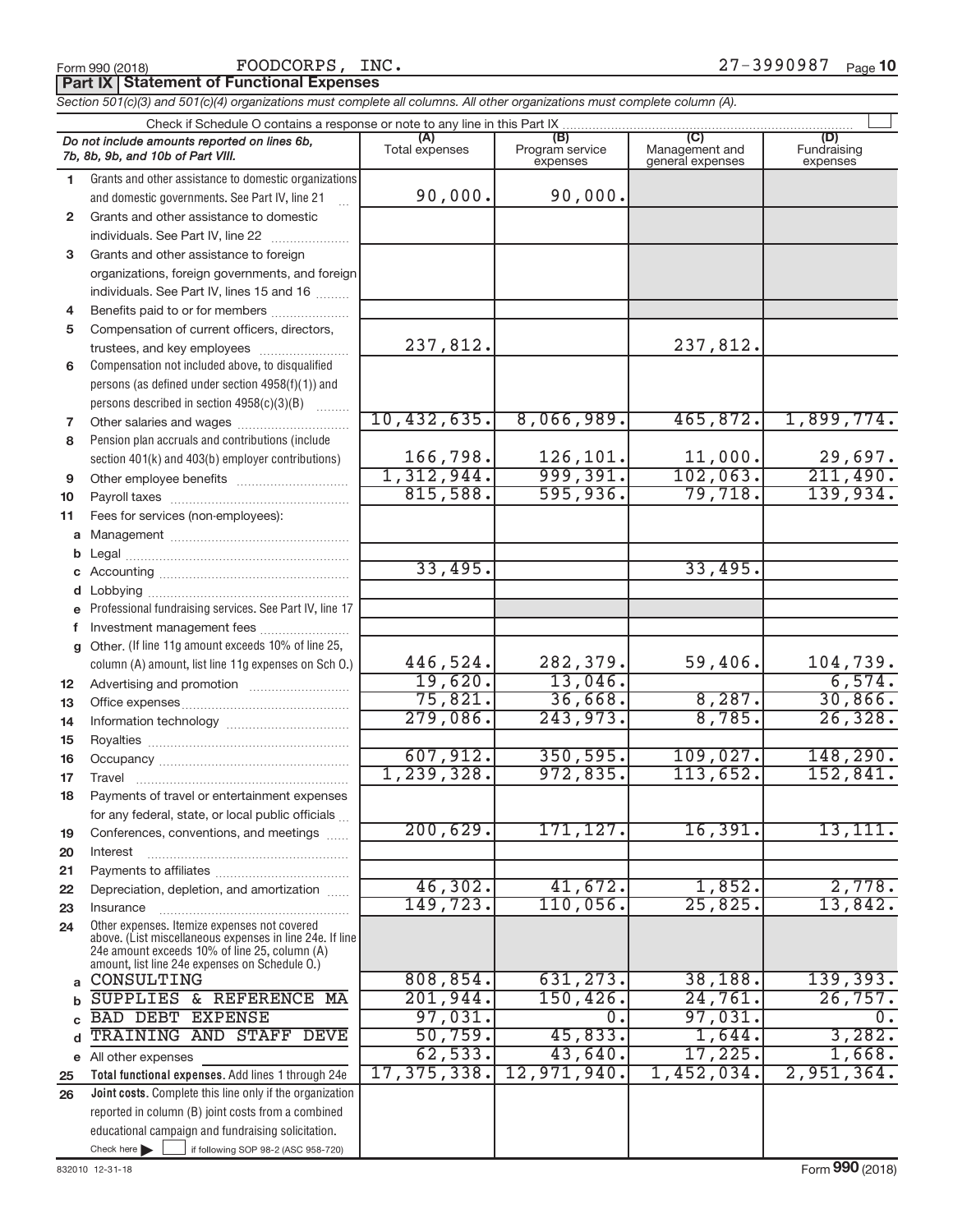27-3990987 Page 11

|                             |    |                                                                                                                                     |                                                                             |           | (A)<br>Beginning of year<br>4,031,726. |                 | (B)<br>End of year |  |
|-----------------------------|----|-------------------------------------------------------------------------------------------------------------------------------------|-----------------------------------------------------------------------------|-----------|----------------------------------------|-----------------|--------------------|--|
|                             | 1  |                                                                                                                                     |                                                                             |           |                                        | $\overline{1}$  | 4, 135, 498.       |  |
|                             | 2  |                                                                                                                                     |                                                                             |           |                                        | $\mathbf{2}$    |                    |  |
|                             | 3  |                                                                                                                                     |                                                                             |           | 5,288,013.                             | $\mathbf{3}$    | 6,094,104.         |  |
|                             | 4  |                                                                                                                                     |                                                                             | 33,669.   | $\overline{4}$                         | 181, 285.       |                    |  |
|                             | 5  | Loans and other receivables from current and former officers, directors,                                                            |                                                                             |           |                                        |                 |                    |  |
|                             |    | trustees, key employees, and highest compensated employees. Complete                                                                |                                                                             |           |                                        |                 |                    |  |
|                             |    |                                                                                                                                     |                                                                             |           |                                        | 5               |                    |  |
|                             | 6  | Loans and other receivables from other disqualified persons (as defined under                                                       |                                                                             |           |                                        |                 |                    |  |
|                             |    | section 4958(f)(1)), persons described in section 4958(c)(3)(B), and contributing                                                   |                                                                             |           |                                        |                 |                    |  |
|                             |    |                                                                                                                                     | employers and sponsoring organizations of section 501(c)(9) voluntary       |           |                                        |                 |                    |  |
|                             |    |                                                                                                                                     | employees' beneficiary organizations (see instr). Complete Part II of Sch L |           |                                        |                 |                    |  |
| Assets                      | 7  |                                                                                                                                     |                                                                             |           |                                        | $\overline{7}$  |                    |  |
|                             | 8  |                                                                                                                                     |                                                                             |           |                                        | 8               |                    |  |
|                             | 9  | Prepaid expenses and deferred charges                                                                                               |                                                                             |           | 448,825.                               | 9               | 578,759.           |  |
|                             |    | <b>10a</b> Land, buildings, and equipment: cost or other                                                                            |                                                                             |           |                                        |                 |                    |  |
|                             |    | basis. Complete Part VI of Schedule D                                                                                               | 10a                                                                         | 300, 240. |                                        |                 |                    |  |
|                             |    | <b>b</b> Less: accumulated depreciation                                                                                             | 10 <sub>b</sub>                                                             | 162,031.  | 101,539.                               | 10 <sub>c</sub> | 138,209.           |  |
|                             | 11 |                                                                                                                                     |                                                                             |           |                                        | 11              |                    |  |
|                             | 12 |                                                                                                                                     |                                                                             |           |                                        | 12              |                    |  |
|                             | 13 |                                                                                                                                     |                                                                             |           |                                        | 13              |                    |  |
|                             | 14 |                                                                                                                                     |                                                                             |           |                                        | 14              |                    |  |
|                             | 15 |                                                                                                                                     |                                                                             |           | $\frac{48,499}{9,952,271.}$            | 15              | 50, 383.           |  |
|                             | 16 |                                                                                                                                     |                                                                             |           |                                        | 16              | 11, 178, 238.      |  |
|                             | 17 |                                                                                                                                     | 653, 121.                                                                   | 17        | 1,034,856.                             |                 |                    |  |
|                             | 18 |                                                                                                                                     |                                                                             |           | 18                                     |                 |                    |  |
|                             | 19 |                                                                                                                                     |                                                                             |           | 49,500.                                | 19              | 47, 156.           |  |
|                             | 20 |                                                                                                                                     |                                                                             | 20        |                                        |                 |                    |  |
|                             | 21 | Escrow or custodial account liability. Complete Part IV of Schedule D                                                               |                                                                             | 21        |                                        |                 |                    |  |
| Liabilities                 | 22 | Loans and other payables to current and former officers, directors, trustees,                                                       |                                                                             |           |                                        |                 |                    |  |
|                             |    | key employees, highest compensated employees, and disqualified persons.                                                             |                                                                             |           |                                        |                 |                    |  |
|                             |    |                                                                                                                                     |                                                                             | 22        |                                        |                 |                    |  |
|                             | 23 | Secured mortgages and notes payable to unrelated third parties                                                                      |                                                                             | 23        |                                        |                 |                    |  |
|                             | 24 | Unsecured notes and loans payable to unrelated third parties                                                                        |                                                                             | 24        |                                        |                 |                    |  |
|                             | 25 | Other liabilities (including federal income tax, payables to related third                                                          |                                                                             |           |                                        |                 |                    |  |
|                             |    | parties, and other liabilities not included on lines 17-24). Complete Part X of                                                     | 10,573.                                                                     | 25        | 80,693.                                |                 |                    |  |
|                             | 26 | Schedule D                                                                                                                          | 713, 194.                                                                   | 26        | 1,162,705.                             |                 |                    |  |
|                             |    | Organizations that follow SFAS 117 (ASC 958), check here $\blacktriangleright \begin{array}{ c } \hline X & \hline \end{array}$ and |                                                                             |           |                                        |                 |                    |  |
|                             |    | complete lines 27 through 29, and lines 33 and 34.                                                                                  |                                                                             |           |                                        |                 |                    |  |
| Net Assets or Fund Balances | 27 |                                                                                                                                     |                                                                             |           | 3,286,633.                             | 27              | 3,843,801.         |  |
|                             | 28 |                                                                                                                                     | 5,952,444.                                                                  | 28        | 6, 171, 732.                           |                 |                    |  |
|                             | 29 | Permanently restricted net assets                                                                                                   |                                                                             | 29        |                                        |                 |                    |  |
|                             |    | Organizations that do not follow SFAS 117 (ASC 958), check here $\blacktriangleright$                                               |                                                                             |           |                                        |                 |                    |  |
|                             |    | and complete lines 30 through 34.                                                                                                   |                                                                             |           |                                        |                 |                    |  |
|                             | 30 |                                                                                                                                     |                                                                             | 30        |                                        |                 |                    |  |
|                             | 31 | Paid-in or capital surplus, or land, building, or equipment fund                                                                    |                                                                             | 31        |                                        |                 |                    |  |
|                             | 32 | Retained earnings, endowment, accumulated income, or other funds                                                                    |                                                                             |           |                                        | 32              |                    |  |
|                             | 33 |                                                                                                                                     |                                                                             |           | 9,239,077.                             | 33              | 10,015,533.        |  |
|                             | 34 |                                                                                                                                     |                                                                             |           | 9,952,271.                             | 34              | 11, 178, 238.      |  |
|                             |    |                                                                                                                                     |                                                                             |           |                                        |                 | Form 990 (2018)    |  |

Form 990 (2018) Page Product Page Product Product Page Product Page Product Page P **Part X** | Balance Sheet FOODCORPS, INC.